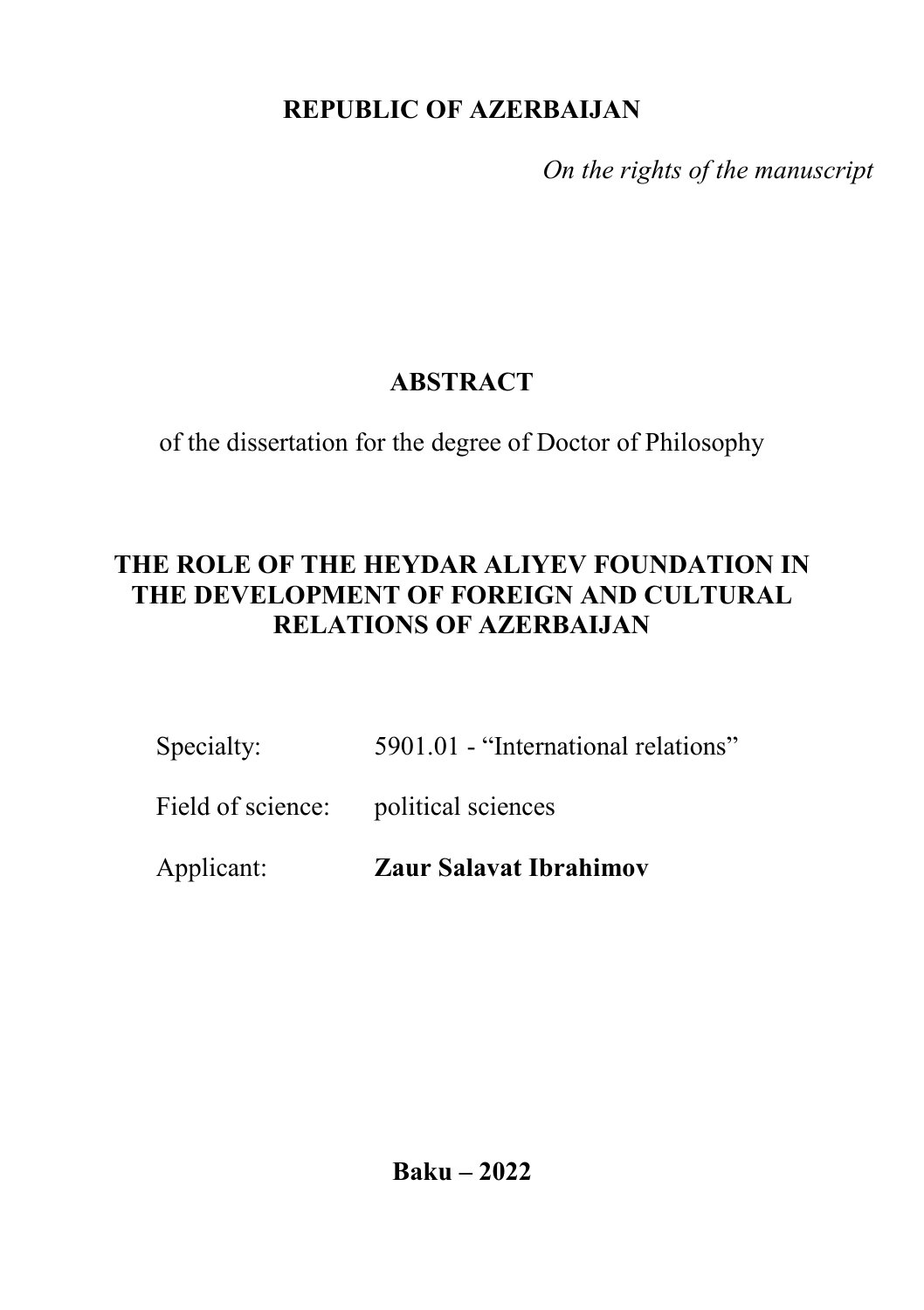The dissertation work was carried out at the Department of Diplomacy and Modern Integration Processes of Baku State  $S<sub>H</sub>$  and  $S<sub>H</sub>$  sciences, professor of political sciences, professor of political sciences, professor of political sciences,  $S<sub>H</sub>$  and  $S<sub>H</sub>$  and  $S<sub>H</sub>$  and  $S<sub>H</sub>$  and  $S<sub>H</sub>$  and  $S<sub>H</sub>$  and  $S$ 

|  | Scientific adviser: | doctor of political sciences, professor<br>Huseynova Hijran Kamran                                                                                                                                                             |
|--|---------------------|--------------------------------------------------------------------------------------------------------------------------------------------------------------------------------------------------------------------------------|
|  | Official opponents: | doctor of political sciences, professor deputy<br><b>Mammadov Hikmat Baba</b>                                                                                                                                                  |
|  |                     | Doctor of Philosophy in Political Science,<br>associate professor<br>Garayeva Laman Zahid                                                                                                                                      |
|  |                     | Doctor of Philosophy in Political Science,<br>associate professor<br>Hagverdi Ulviyya Turab                                                                                                                                    |
|  |                     | and the control of the control of the control of the control of the control of the control of the control of the control of the control of the control of the control of the control of the control of the control of the cont |

FD 2.30 Dissertation Council of the Higher Attestation Commission under the President of the Republic of Azerbaijan operating under the Academy of Public Administration under the President of the Republic of Azerbaijan

Chairman of the Dissertation Council: academician

Scientific Secretary of the Dissertation Council: doctor of political sciences,

Chairman of the scientific seminar: doctor of political sciences,

**\_\_\_\_\_\_\_\_\_\_\_\_ Alakbarov Urkhan Kazim** 

professor **\_\_\_\_\_\_\_\_\_\_\_\_ Habibova Ziyafat Ziya**

professor deputy **Mirabdullayev Adil \_\_\_\_\_\_\_\_\_\_\_\_ Mirabdulla**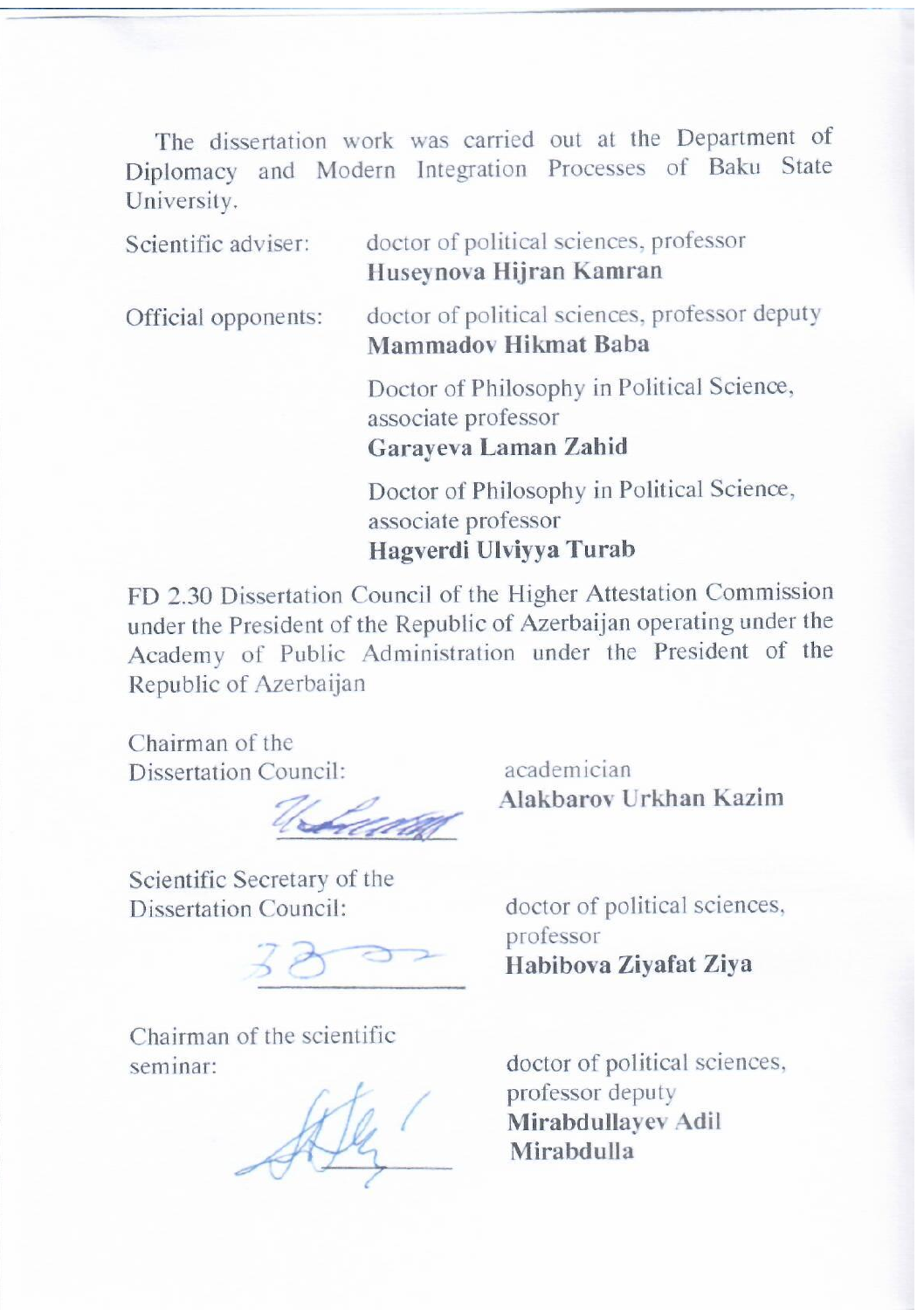#### **General character of the work**

**Relevance of the topic and the degree of elaboration.** After regaining its independence, Azerbaijan not only decided on the geographical intersection of East and West, but also faced these civilizations in the new historical conditions. Independent Azerbaijan is no longer geography of different cultures and civilizations. Azerbaijan is also a place that creates conditions for the mutual existence and development of these civilizations, and places appropriate policies in this direction. In modern times, the Republic of Azerbaijan is forming new challenges in intercultural relations by establishing foreign-cultural and humanitarian relations with the countries of the world. Undoubtedly, in these new challenges, the "soft power" factor of foreign policy is skillfully used.

In these challenges, cultural diplomacy has become one of the few effective options for the country's international promotion. It was during this period that the President of the Foundation, First Vice-President Mehriban Aliyeva raised the cultural diplomacy efforts to a new level with the foundation of the Heydar Aliyev Foundation, and the implementation of such activities in a strong and institutional manner contributed to the country's national branding.

Taking all this into account, it is possible to connect the relevance of the topic with the following:

1. First of all, it is becoming increasingly important to determine the influence of non-governmental organizations in bringing various processes to the agenda of world politics, their development and the formation of public opinion around them in the modern globalized world.

At the present stage, building a civil society is one of the most important issues facing any state that is inclined to sustainable development. It should be borne in mind that non-governmental organizations are a key element of civil society. At this stage, nongovernmental organizations play the role of an effective element that can influence the effectiveness of public policy. Thus, the state is taking steps to better meet the needs of society through NGOs. From this point of view, the state is interested in the development of the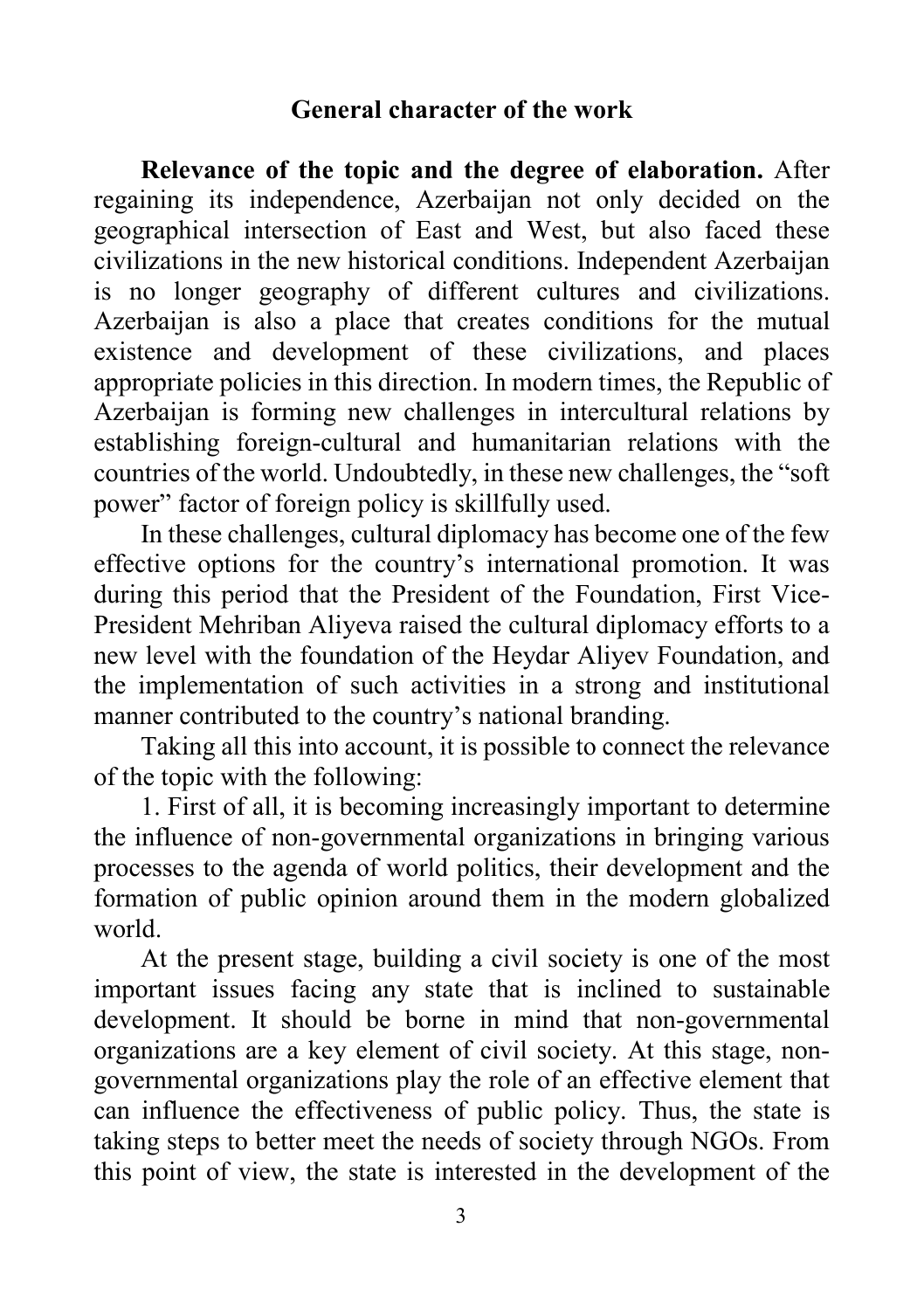system of non-governmental organizations. The main reason for the establishment and activities of non-governmental organizations was to protect national interests in all areas, to convey the country's realities to the world, to promote our national and cultural values.

1. The special role of the Heydar Aliyev Foundation in enhancing the country's prestige in international relations, forming its image, and de facto recognition of the country in the legal field is of scientific and practical importance.

The main motive for the establishment and activity of the Heydar Aliyev Foundation was the protection of national interests in all directions, the delivery of the realities of Azerbaijan to the world, the promotion of our national and cultural values. Undoubtedly, the establishment and operation of the Heydar Aliyev Foundation are aimed at ensuring socio-economic well-being in society, inculcating moral values, raising a healthy generation and others. In fact, it should be noted that there are very few public organizations in the world that operate in this area at a broad level and are able to protect their national interests

2. The propagation of the principles of humanism and the call to the world for their expectation stem from the requirements of a reliable guarantee of peace and security in the light of modern realities. At a time when the role of cultural and spiritual values in global political processes is growing, there is a special interest in expanding the relations of Azerbaijan with foreign countries, especially in the field of humanitarian and cultural diplomacy and its tools.

It should be noted that the main activity of the Heydar Aliyev Foundation is focused on the establishment and development of intercultural dialogue. Through its activities, the Foundation presents a new model of activity of a modern public organization to ensure global peace and harmony. Along with the protection and promotion of national and cultural values, the Heydar Aliyev Foundation also calls on the world to take great care to protect the cultural values of other peoples.

2. Bringing the Azerbaijani model of multiculturalism to the world political scene, identifying tools for research and application of the example, and closing the gap in political science are relevant.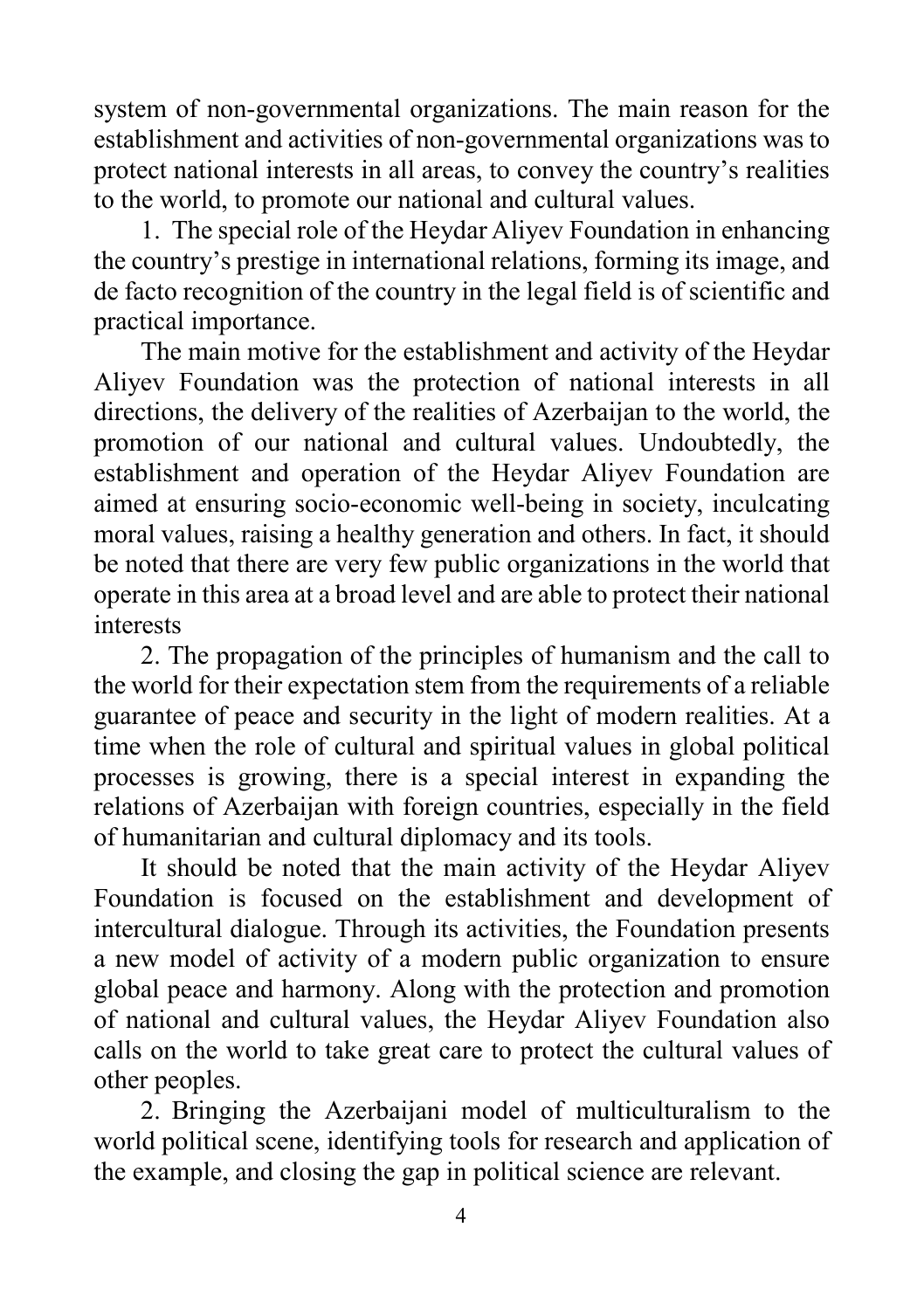From this point of view, the main principle of the Heydar Aliyev Foundation's activity is to bring the peoples of the world closer to each other, to coexist peacefully through the development of intercultural dialogue. The Foundation has demonstrated its commitment to this principle throughout its history. It is no coincidence that today, with the close contribution of the Heydar Aliyev Foundation, Azerbaijan has become a point of reconciliation of different cultures and religions. By closely participating in the protection of the material and moral values of the peoples of the world, the Heydar Aliyev Foundation has managed to form a positive image of the Azerbaijani state in the international public consciousness in general.

3. The activities of the Christian Western civilization have a special role in the emergence of Armenia's territorial claims against Azerbaijan, and the study of the role of humanitarian and cultural diplomacy and its means in preventing such activities and disinformation is relevant.

Within the framework of any project implemented by the Heydar Aliyev Foundation, at any event in which it participates, it has tried to bring to the attention of the realities of Karabakh, Armenia's aggressive policy against Azerbaijan, bloody crimes against Azerbaijanis at the international level. Special mention should be made of the invaluable activities of President of the Heydar Aliyev Foundation Mehriban Aliyeva and Vice-President of the Foundation Leyla Aliyeva in this direction. As a result of the "Justice for Khojaly" campaign led by Leyla Aliyeva, almost the whole world has a clear idea that Armenia is an occupier and aggressor state.

There are many scientific works around the research topic defined as the topic of the dissertation. Extensive articles and scientific articles on the establishment and activities of the Heydar Aliyev Foundation, its services to Azerbaijan and the peoples of the world have been published in periodicals. Also, many works have been prepared about President of the Heydar Aliyev Foundation Mehriban Aliyeva. By analyzing some of them, it is possible to have some idea of the degree of scientific development of the chosen topic. At this point, we can note that it is possible to group the works on the research topic in a certain way. Thus, it is possible to mention separately the works about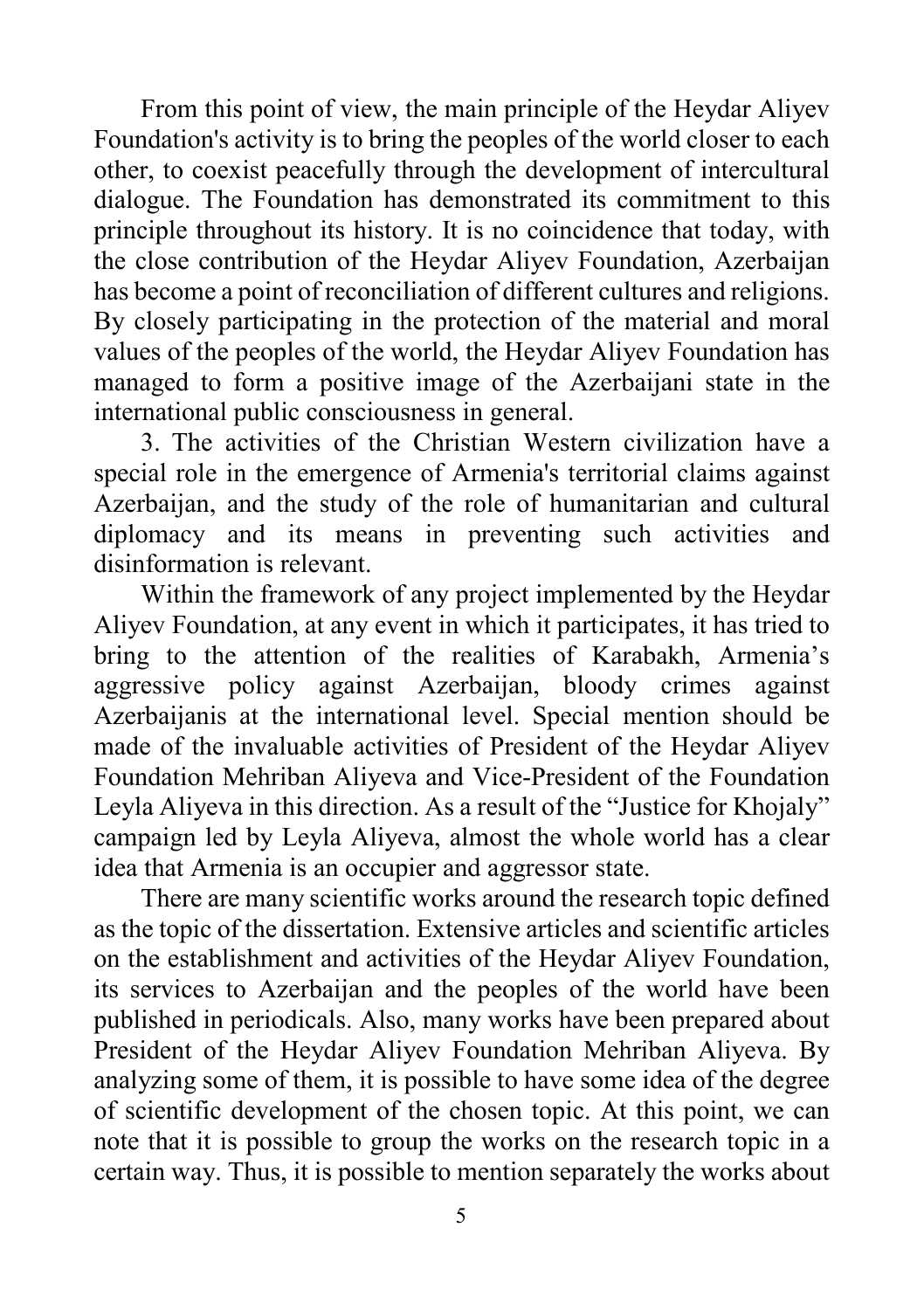the establishment and activity of the Heydar Aliyev Foundation. If we pay attention to the works of this style, we will see that the socioeconomic, political, humanitarian projects and programs implemented by the Foundation in Azerbaijan have been extensively analyzed.

The contribution of large-scale measures taken in the field of science, education, health, protection and promotion of Azerbaijani culture and national values, etc. research has been conducted around. For example, the book "Heydar Aliyev Foundation - 10: bibliography" contains articles and articles covering the activities of the Heydar Aliyev Foundation. [1](#page-5-0) The book substantiates that the Heydar Aliyev Foundation has implemented very important projects in all areas. At the same time, the importance of the activities carried out by the President of the Heydar Aliyev Foundation Mehriban Aliyeva and the Vice-President of the Foundation Leyla Aliyeva is also discussed. The article titled "10 years have passed since the Heydar Aliyev Foundation started its activity" on the website of the New Azerbaijan Party describes the activities carried out by the Foundation for ten years, both within the country and in different countries. It is noted that the Heydar Aliyev Foundation has played a very influential role in the development of science, education and culture in Azerbaijan and this activity continues today. [2](#page-5-1)

There are many works about the activities of President of the Heydar Aliyev Foundation, Goodwill Ambassador of UNESCO and ISESCO Mehriban Aliyeva in the field of protection of our national and cultural values, world cultural heritage, dissemination of Azerbaijani realities in the international arena and others. An example of such works is "Goodwill Ambassador" compiled by S.Jafarov,<sup>[3](#page-5-2)</sup>

<span id="page-5-0"></span> $\frac{1}{1}$ <sup>1</sup>Heydar Aliyev Foundation - 10: bibliography/comp. M.Valiyeva, M.Ibrahimova; spec. red. and res. rel. K.Tahirov; Azerbaijan National Library. Baku, 2014, 585 p.  $^{2}$ 10 years have passed since the Heydar Aliyev Foundation started its activity.// [http://www.yap.org.az/az/view/news/461/heyder-eliyev-fondunun-fealiyyete](http://www.yap.org.az/az/view/news/461/heyder-eliyev-fondunun-fealiyyete-bashlamasindan-10-il-kechir)[bashlamasindan-10-il-kechir](http://www.yap.org.az/az/view/news/461/heyder-eliyev-fondunun-fealiyyete-bashlamasindan-10-il-kechir) (application date:15.06.16)

<span id="page-5-2"></span><span id="page-5-1"></span><sup>3</sup> Jafarov S. "Goodwill ambassador" X Baku, "SHAMS" publishing house. 2006, 192 p.; Aliyev A. "Goodwill ambassador" Baku, "SHAMS" publishing house, 2007, 212 p.; Hajizade A. Honorary star of the East. Baku, CBS Polygraphic Production, 2013, 232 p.; Huseynova I. Mrs. Mehriban Aliyeva's activity is an example of nobility and compassion // Dirchalish -21th century , 2005-2006, No. 94-95. p. 39; Guliyeva S.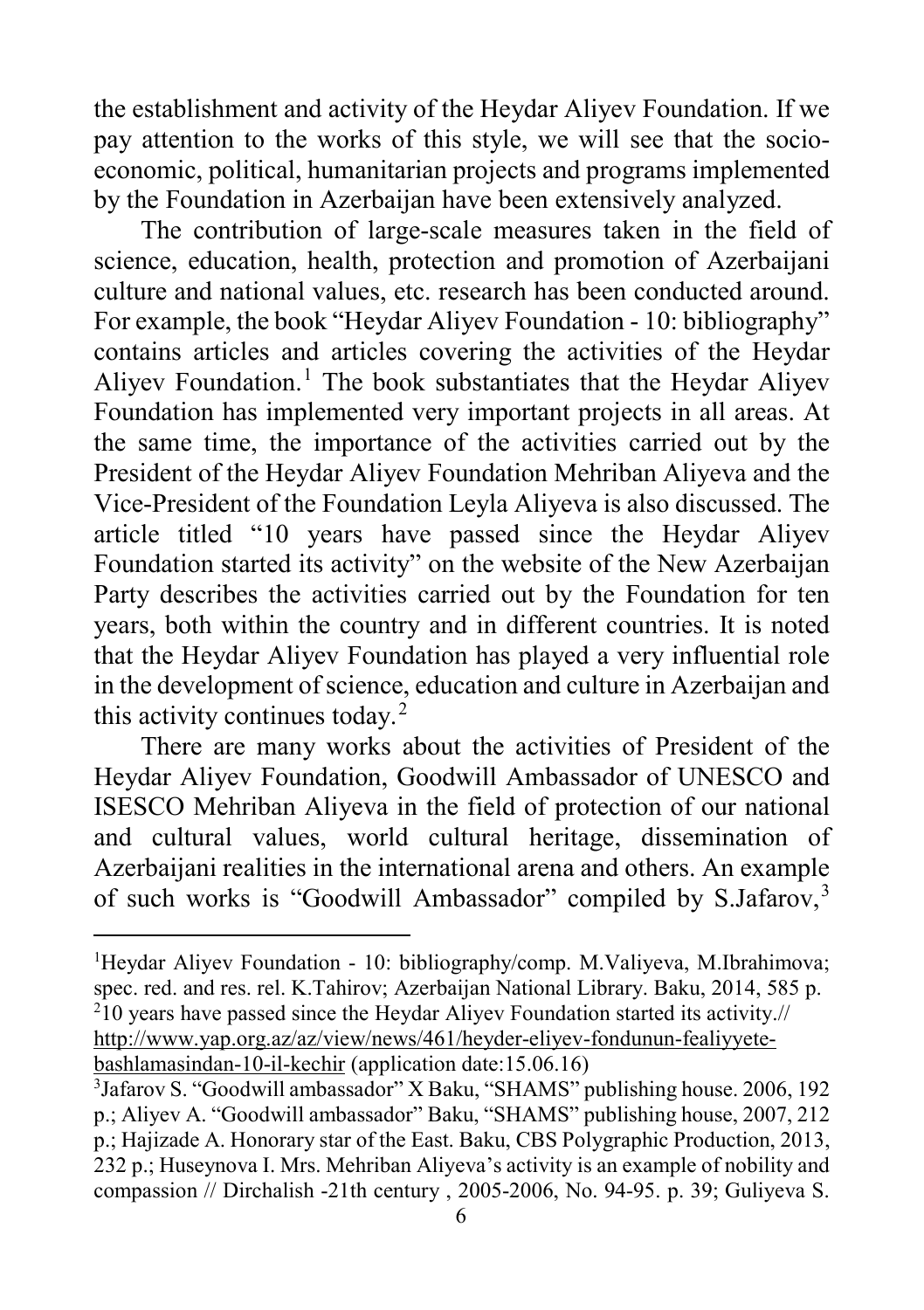"Goodwill Ambassador" compiled by Aliyev A., "Honorary star of the East" authored by A. Hajizade, "Mrs. Mehriban Aliyeva's activity is an example of nobility and mercy", authored by I. Huseynova, "ISESCO and Azerbaijan relations" by S. Guliyeva, "Mission" by H.Miralamov and others. The above-mentioned works tell about the life and activity of the President of the Heydar Aliyev Foundation Mehriban Aliyeva. It is noted that Mehriban Aliyeva founded a charity institute in Azerbaijan. He has taken relevant initiatives to implement numerous projects aimed at the development of science, education and health in Azerbaijan.

Also, S.Aslam's work "Mehriban Aliyeva An icon of Education, Peace and Development"[4](#page-6-0) analyzes were made on the invaluable activity of promoting Azerbaijani culture in the world, creating a positive image of our country in the international public consciousness, as well as the great services of Mehriban Aliyeva in protecting the material and cultural heritage of different peoples. It is noted in the above-mentioned works that the activity carried out by Mehriban Aliyeva was highly appreciated at the international level and she was awarded the most prestigious orders and titles.

Mehriban Aliyeva's contribution to the expansion of foreign and cultural relations of the Republic of Azerbaijan is also of special importance. For example, it was argued that the current high level of development of UNESCO-Azerbaijan relations is associated with the name of President of the Heydar Aliyev Foundation Mehriban Aliyeva. In addition, the book "Goodwill Ambassador" compiled by A.Aliyev discusses the contribution of President of the Heydar Aliyev Foundation, UNESCO Goodwill Ambassador Mehriban Aliyeva to the development of science, education, health and culture in our country. The book also discusses the role of our country in expanding the ranks of friends, successfully representing Azerbaijan in the

ISESCO and Azerbaijan relations // "State and religion". 2009, No.1(9), p.50-56; Miralamov H. Mission. Istanbul, By Time Print Matbassı, 2014, 400 p.

<span id="page-6-0"></span><sup>4</sup> Aslam S. Mehriban Aliyeva : An icon of Education, Peace and Development , 2012 //

https://www.researchgate.net/publication/257931920\_Mehriban\_Aliyeva\_An\_Icon \_of\_Education\_Peace\_and\_Development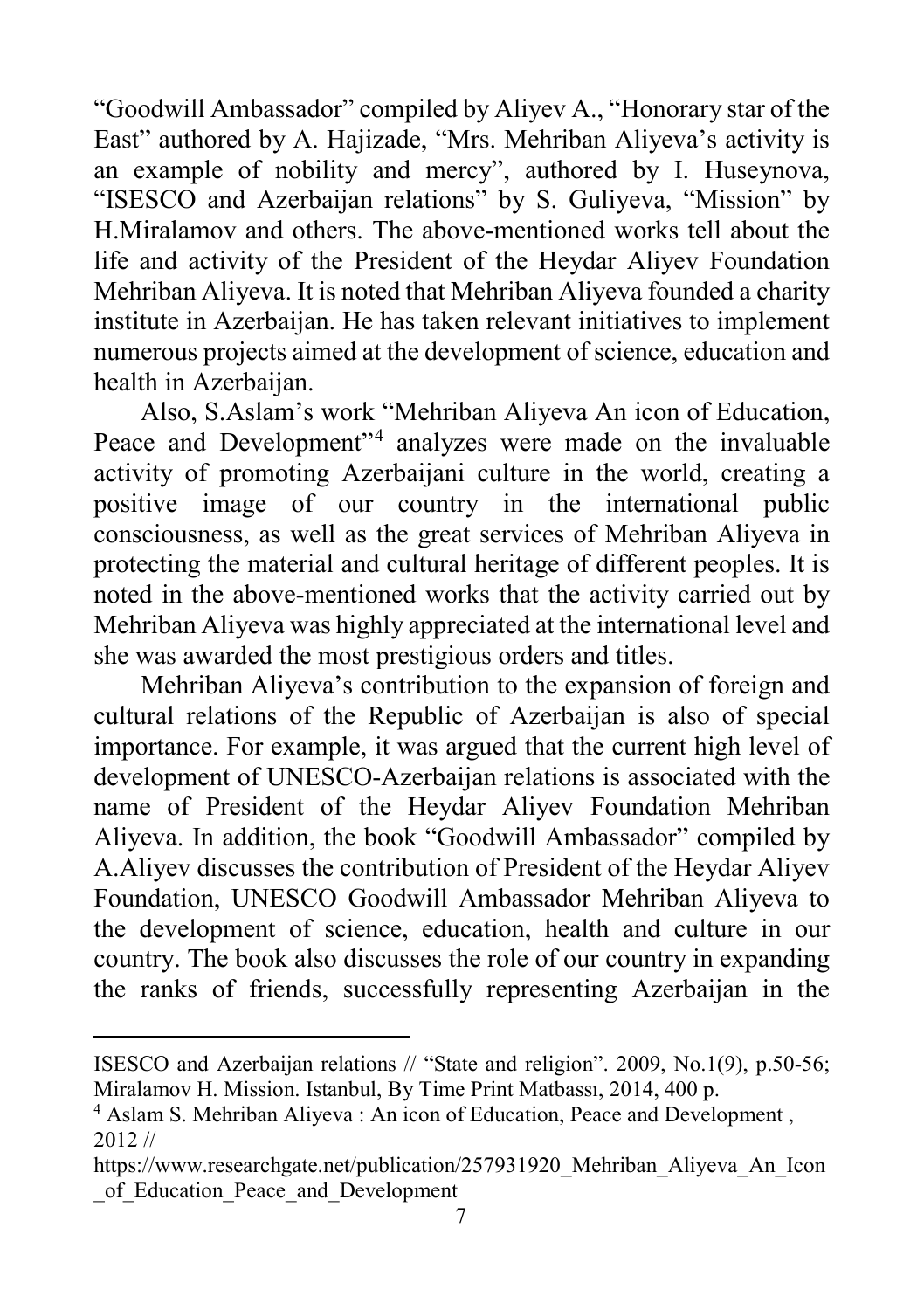international arena. In the book "Patron of our culture and cultural pearls: President of the Heydar Aliyev Foundation and Friends of Azerbaijan Culture Foundation, Goodwill Ambassador of UNESCO and ISESCO, First Vice President, First Lady of Azerbaijan Mehriban Aliyeva's activity in the field of culture: compiled on the basis of periodicals: 1995-2007" the activities of the Heydar Aliyev Foundation and President of the Friends of Azerbaijani Culture Foundation Mehriban Aliyeva in protecting and promoting Azerbaijani cultural values in the world are covered.

Another group of works discusses the complex measures taken by the Heydar Aliyev Foundation to promote the Khojaly genocide. For example, as an example of such works can be noted V.Samedov's "Leyla Aliyeva:" Justice for Khojaly!" (A new strategic model against international Armenian terrorism)", "The Heydar Aliyev Foundation has recognized the Khojaly tragedy as one of the bloodiest genocides of the 20th century" by A.Rasimoghlu, "The world joins the call "Justice for Khojaly!" by T.Maharramova, "Armenian-Dashnak fascism and Azerbaijan" (artistic publicism) by A.Aroghul  $<sup>5</sup>$  $<sup>5</sup>$  $<sup>5</sup>$  and</sup> others.

The above-mentioned works discuss the essence of the "Justice for Khojaly" campaign and the measures taken within this campaign to bring to the attention of the world community the truth about the conflict situation. The "Justice for Khojaly" campaign, initiated by Vice President of the Heydar Aliyev Foundation Leyla Aliyeva, is a very effective tool to bring Azerbaijan's fair position to the attention of the world community.

Besides above mentioned facts, we may state that information about Heydar Aliyev fund and Mehriban Aliyeva, president of the

<span id="page-7-0"></span> <sup>5</sup> Samadov Vasif. Leyla Aliyeva: "Leyla Aliyeva:" Justice for Khojaly!" (A new strategic model against international Armenian terrorism)". In 3 volumes, 1 volume (Reprint) Baku, "CBS", 2014, 344 p.; Rasimoghlu A. The Heydar Aliyev Foundation has recognized the Khojaly tragedy as one of the bloodiest genocides of the 20th century / Azerbaijan newspaper, 2009, February 26, No. 45, p.4; Maharramova T. "The world joins the call "Justice for Khojaly!" /"Kaspi".-2014.- February 19, No. 29, p.6; Aroghul A. "Armenian-Dashnak fascism and Azerbaijan" (artistic publicism). Baku, "Tahsil", 2007, 412 p.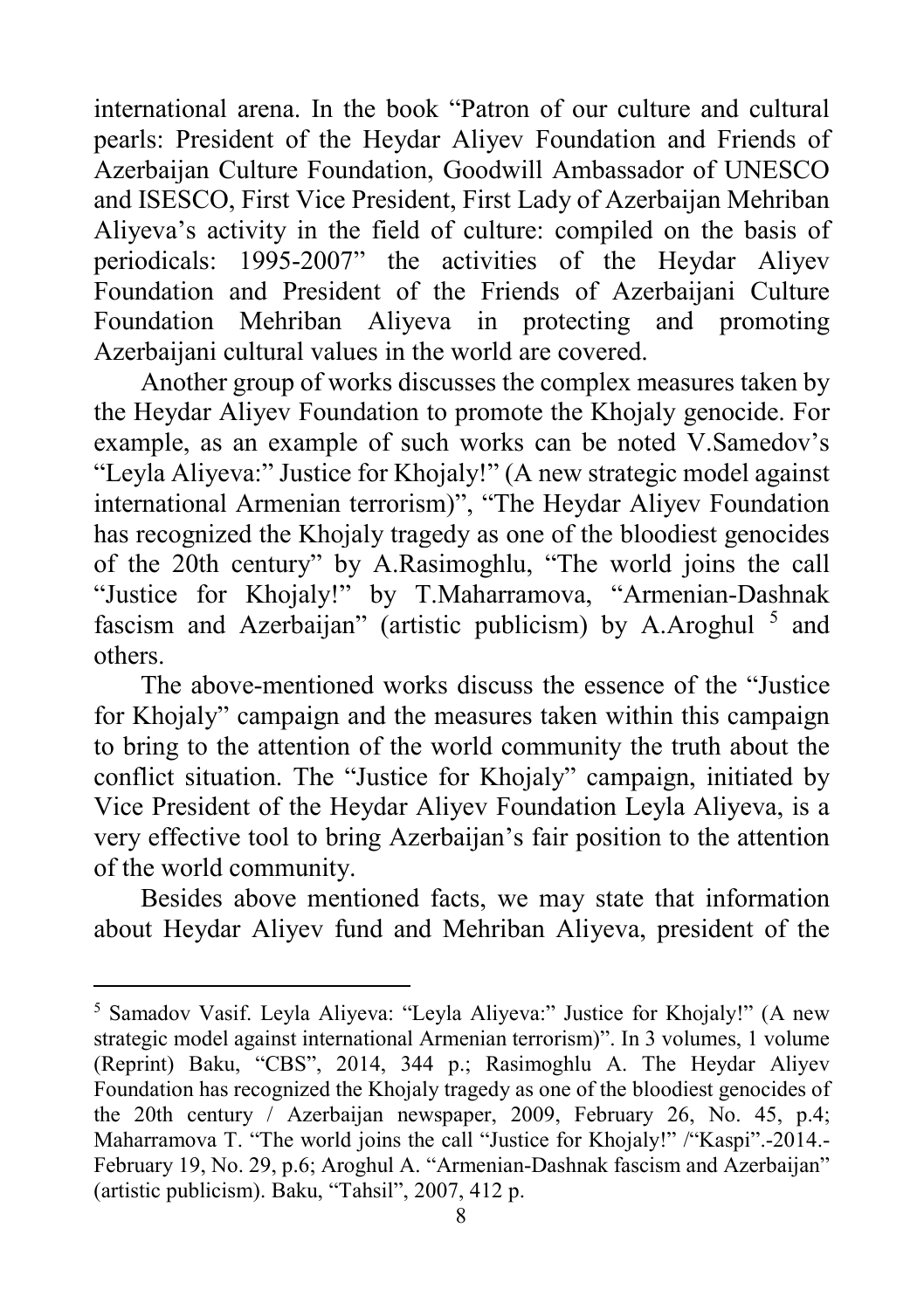fund is regularly published in foreign press and a number of events and projects realized in different countries by the fund are still being discussed in a broad sense.

Some works regarding national branding from a series of foreign references should also be noted, i.e. "National Branding Concepts"<sup>[6](#page-8-0)</sup> by K.Dinnie, "It's time for India to Brand Itself"[7](#page-8-1) by P.Temporal, "Brand New Justice: The upside of global branding<sup>[8](#page-8-2)</sup>: by A.Simon, "The role and challenge of Country branding in Transition Countries<sup>[9](#page-8-3)</sup>" by G.Szondi. All the above-mentioned references have given a fundamental ground to analyze Heydar Aliyev Foundation as a national brand.

"Civilization"[10](#page-8-4) by F.Mammadov, "Turkish world in the crossroads of civilizations"[11](#page-8-5) by A.Habibbayli and by S.Khalilov "Dialogue between religions and civilizations"[12](#page-8-6) have had a significant role in studying of inter-civilizational conflict.

The research work has also studied multiculturalism and cultures and religions of the global age. Some resources referred to for researching are: "Propaganda of multiculturalism ideas and values in<br>Azerbaiian"<sup>13</sup> by Z.Habibova. "Dialogue of religions and Azerbaijan"<sup>[13](#page-8-7)</sup> by Z.Habibova, "Dialogue of religions and civilizations"<sup>14</sup> by S.Khudanli. "National identification and by S.Khudanli, "National identification and

<span id="page-8-0"></span> <sup>6</sup> Keith Dinnie (2008), Nation Branding Concept, Issues, Practice

<span id="page-8-1"></span><sup>7</sup> Paul Temporal (2009), It's Time for India to Brand Itself, *Times of India,* 22nd February 2009

<span id="page-8-2"></span><sup>8</sup> Anhols, Simon (2003), *Brand New Justice: The upside of global branding,* Oxford: Butterworth-Heinemann<br><sup>9</sup> Szondi. G., The role and Challenges of Country Branding in Transition Countries:

<span id="page-8-3"></span>The Central European and Eastern European Experience, *Place Branding and Public Diplomacy (2007) 3*

<span id="page-8-4"></span><sup>&</sup>lt;sup>10</sup> Mammadov F., Civilization, Simurg, Baku, 2016, p.56

<span id="page-8-5"></span><sup>&</sup>lt;sup>11</sup> Habibbayli A., Turkish world in the intersection of civilizations, Science and Education, Baku 2011 p.9

<span id="page-8-6"></span><sup>&</sup>lt;sup>12</sup> Khalilov S., Dialogue between religions and civilizations, Azerbaijan, 2009, November 13, p.8

<span id="page-8-7"></span><sup>&</sup>lt;sup>13</sup> Habibova Z. The role of Heydar Aliyev Foundation is increasing in propaganda of multiculturalism ideas and values, Khalg newspaper, 2014 July 9, No.144, p.5

<span id="page-8-8"></span><sup>&</sup>lt;sup>14</sup> Khudanli F., Intercultural dialogue, pluralism and cultural diversity, 2018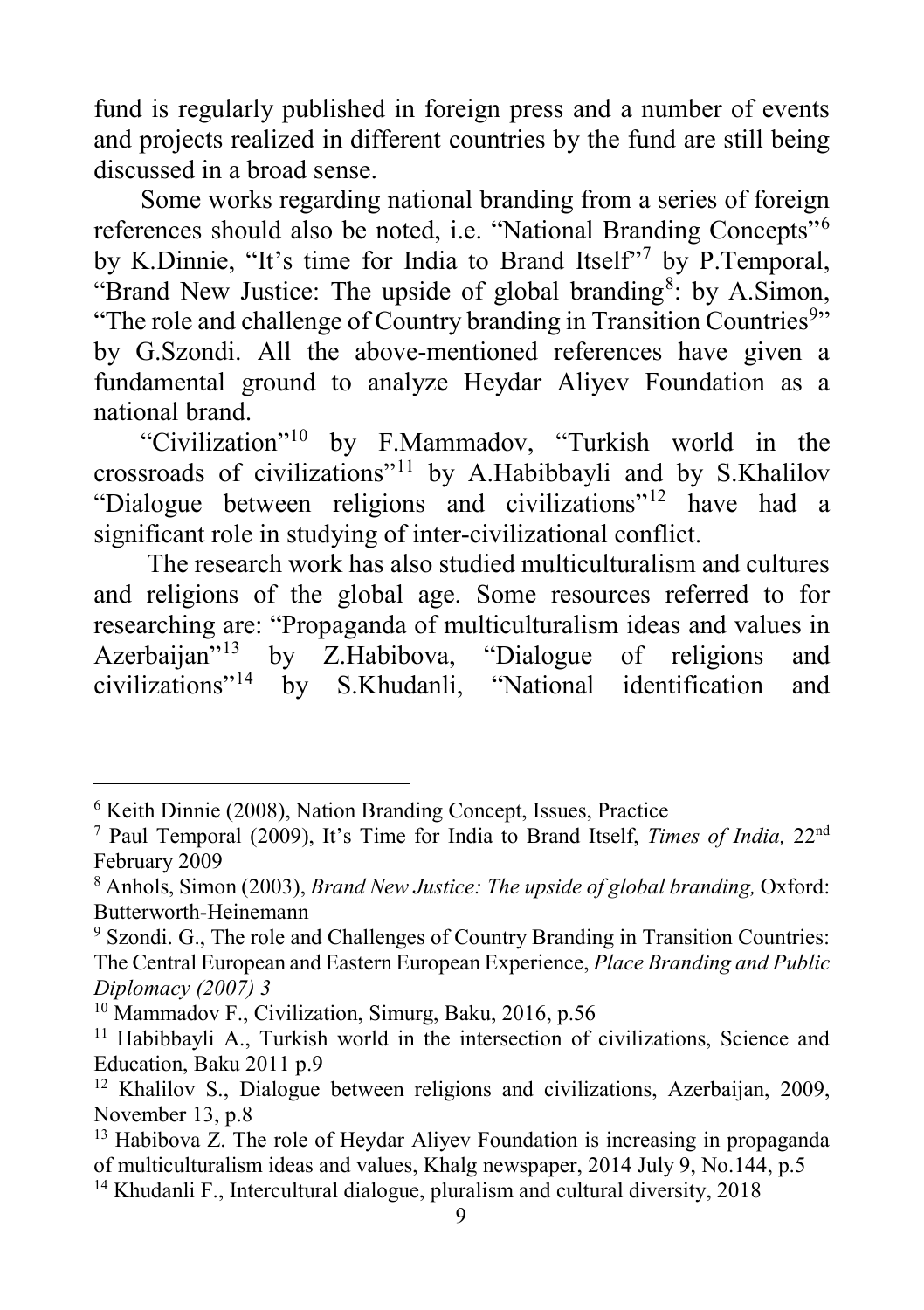multicultural processes<sup>"[15](#page-9-0)</sup> by A.Taghiyev, "Interculturalism and multiculturalism-similarities and difference"<sup>[16](#page-9-1)</sup> by M.Barrett, "The Islamic Threat-Myth or Reality"[17](#page-9-2) by J.Esposito, "Muslims in Europe"[18](#page-9-3) by B.Khader, "Islamophobia, Culture and Race in the age of Empire"<sup>[19](#page-9-4)</sup> by M.Semati.

**The object of the research: The foreign-cultural relations of the Republic of Azerbaijan** 

**The subject of the research deals with the related activity of the Heydar Aliyev Foundation.** 

**Purposes and duties of the research:** The purpose of the research is to substantiate the effective role of the Heydar Aliyev Foundation in the development of foreign-cultural relations of the Republic of Azerbaijan. Based upon the purpose, the following duties are expected to be implemented:

- To analyze the historical condition that necessitates the establishment of the Heydar Aliyev Foundation;

- To view the structure and activities of the Heydar Aliyev Foundation on the basis of some facts;

- To study both bilateral and multilateral relations of international humanitarian-cultural cooperation;

- To do research into versatile humanitarian-cultural policy of Azerbaijan;

- To get details of soft power factor of foreign policy of the Republic of Azerbaijan;

- To analyze possible effects in fair settlement of conflicts and "Justice to Khojali" campaign;

- To learn more about the role of Heydar Aliyev Foundation in

<span id="page-9-0"></span><sup>&</sup>lt;sup>15</sup> Taghiyev A., National identification and multicultural processes, Baku, Ganjlik, 2017, 2.22-23

<span id="page-9-1"></span><sup>&</sup>lt;sup>16</sup> Barrett M., Interculturalism and multiculturalism: similarities and differences, Council of Europe Publishing, 2013, p.16

<span id="page-9-2"></span><sup>&</sup>lt;sup>17</sup> Esposito J., The Islamic Threat: Myth or Reality, Oxford University Press Oxford, 1992

<span id="page-9-3"></span><sup>18</sup> Khader B., Muslims in Europe: The Construction of a Problem

<span id="page-9-4"></span><sup>19</sup> Semati M., Islamophobia, Culture and Race in the Age of Empire, Cultural Studies, Vol.24, No.2, March 2010, p.270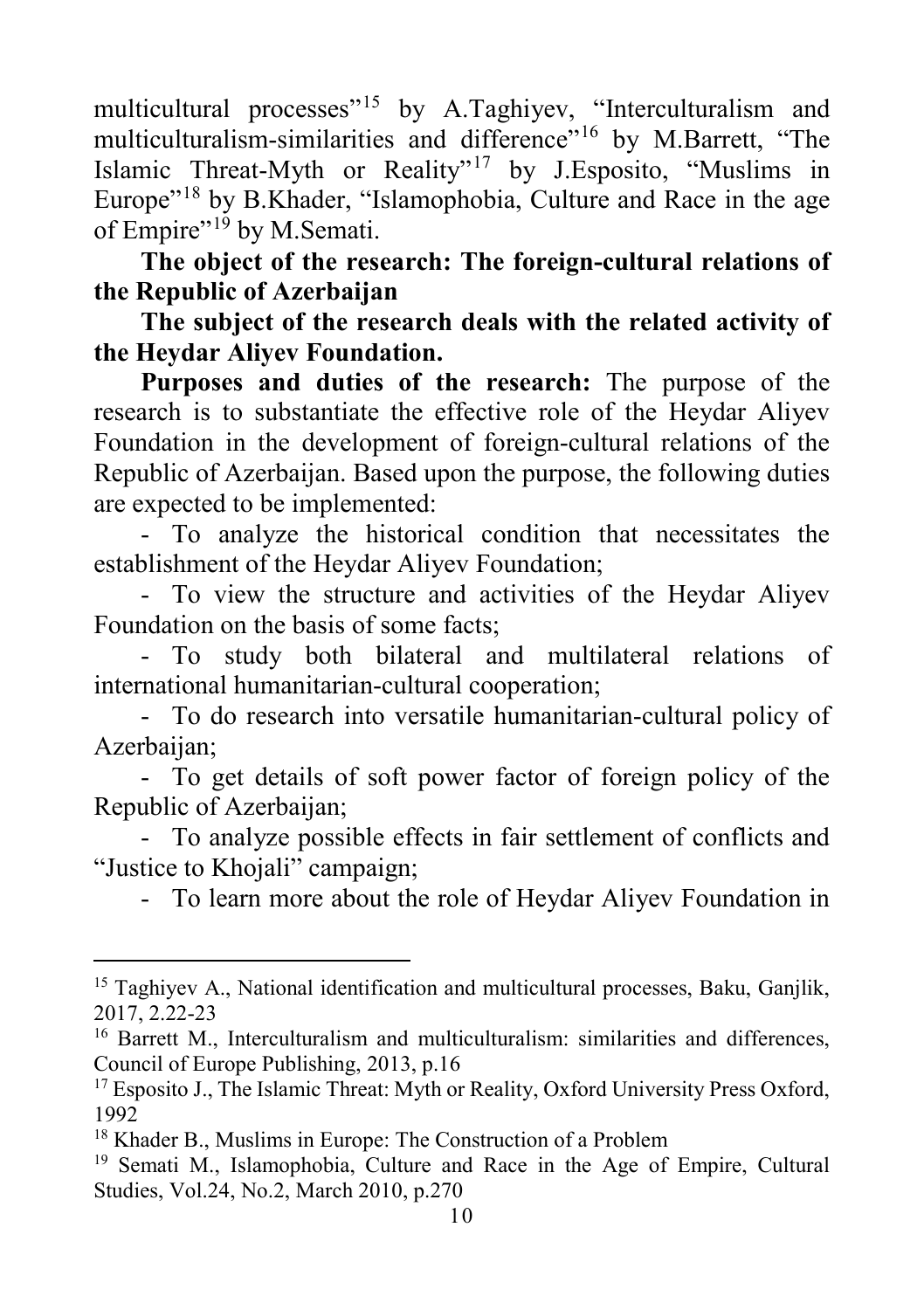the propaganda of Azerbaijani realities.

### **Research methods**

As a methodological basis of the research, a system of methods which is widely applicable in researches and enables us to study the topic objectively in the political field in the modern age, has been applied. Having used innovative comparative and systematic approach methods, there have been applied scientific methods, structural and functional, historical and political analysis, forecasting and logical research methods in recognition of social-political processes.

### **The main provisions of the defense are as follows:**

-Takes more precise steps in response to the demands of nongovernmental organizations, which act as a governing element of civil society building.

-The main motive of the establishment and activity of the Heydar Aliyev Foundation is to protect national interests in all directions, to convey the realities of Azerbaijan to the world, to promote our national and cultural values as a new model of activity and approach.

- In addition to allowing the identification of the uniqueness of the Heydar Aliyev Foundation, which has become a driving force for the development of civil society in Azerbaijan, its role in expanding the country's foreign and cultural ties is being determined.

- The Heydar Aliyev Foundation, along with the protection and promotion of its national and cultural values, calls on the world to take great care to protect the cultural values of other nations.

-The Heydar Aliyev Foundation, closely involved in the protection of the material and moral values of the peoples of the world, has managed to form a positive image of the Azerbaijani state in the international public consciousness in general.

-This campaign, which has become an important element of the comprehensive strategy implemented by the Heydar Aliyev Foundation to ensure the territorial integrity of Azerbaijan, serves to strengthen the just position of our country in the international arena.

- The Heydar Aliyev Foundation is creating a new mechanism to protect the country's foreign and cultural relations and national interests in the system of international relation

**Scientific innovation of the research.** The following innovations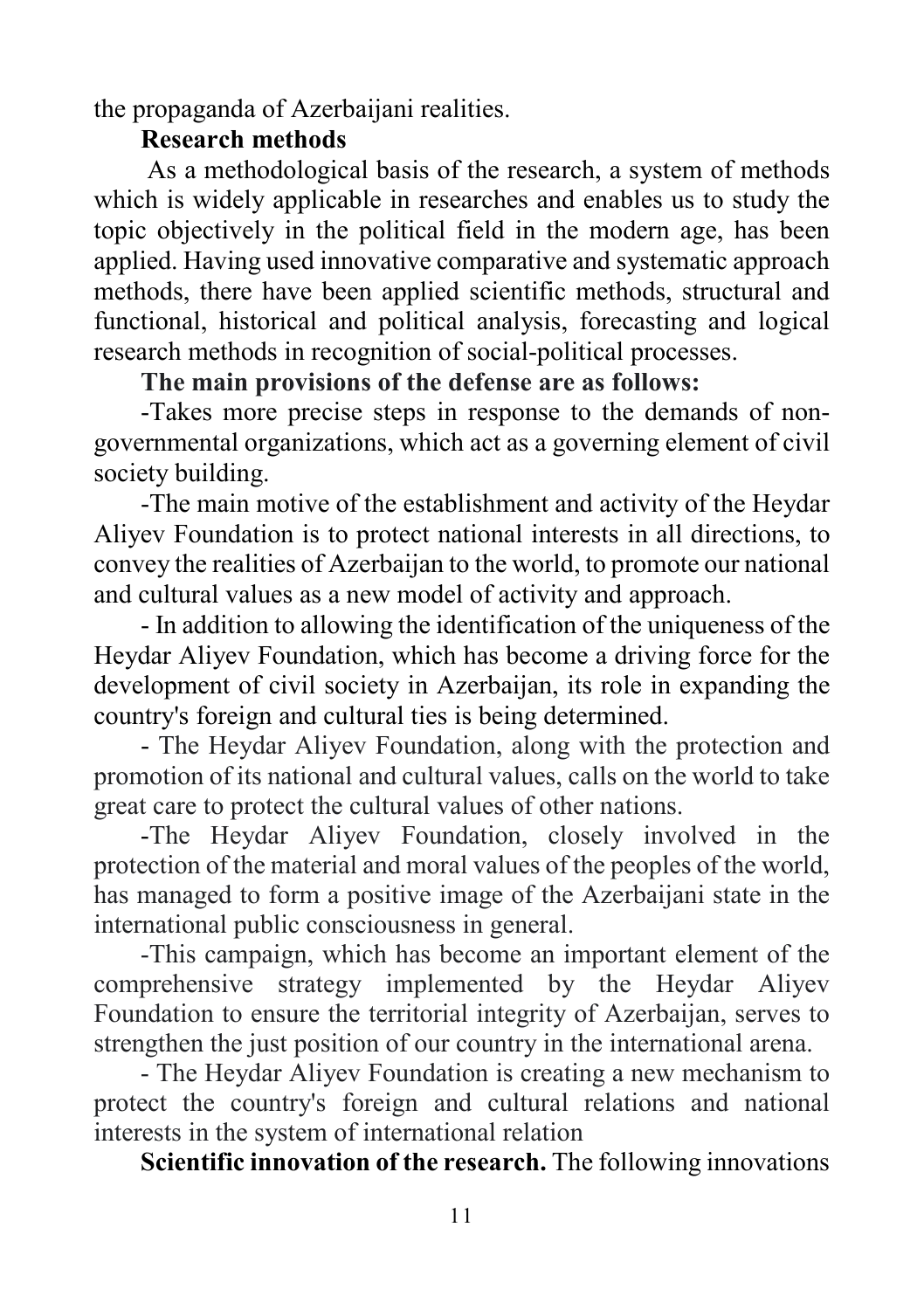were achieved as a result of scientific-research works realized in the theme "The role of Heydar Aliyev Foundation in the development of foreign-cultural relations of Azerbaijan:

- For the first time in the dissertation, the role of the Heydar Aliyev Foundation has been a subject of a scientific research in the information war on inter-civilizational conflicts;

- For the first time in the dissertation, the role of the Heydar Aliyev Foundation has been a subject of a scientific research in expansion of lobbyism activity of the diaspora institute and support to executive mechanism;

- For the first time in the dissertation, the Heydar Aliyev Foundation has been a subject of a scientific research as a National Branding. The role of the Heydar Aliyev Foundation has been particularly studied as a national branding based on cooperation with countries in order to increase the reputation of the country in international relations.

The role of the Heydar Aliyev Foundation in struggle against distorting conflicts between Armenia and Azerbaijan and Garabagh war, and prevention of pro-Western foreign information propaganda machine;

- An attempt was made to learn the role of the Heydar Aliyev Foundation against the nationalist information system and cease of activity of Armenia that pursues a nationalist and aggressive policy against Azerbaijan, and of world Armenianness;

- In general, the executive mechanism, propaganda functions and activity structure of the Heydar Aliyev Foundation have been studied as a branch of alternative diplomacy;

- The role of the Heydar Aliyev Foundation has been studied in the development of civil society in the Republic of Azerbaijan;

- A set of events held by the Heydar Aliyev Foundation for expansion of international humanitarian and cultural cooperation, has been reviewed;

- The role of the Heydar Aliyev Foundation in de-facto propaganda of the sovereignty of the Republic of Azerbaijan has been examined;

- For the firm time, the role of the Heydar Aliyev Foundationi in promotion of religious, national and heritage roots in both Western and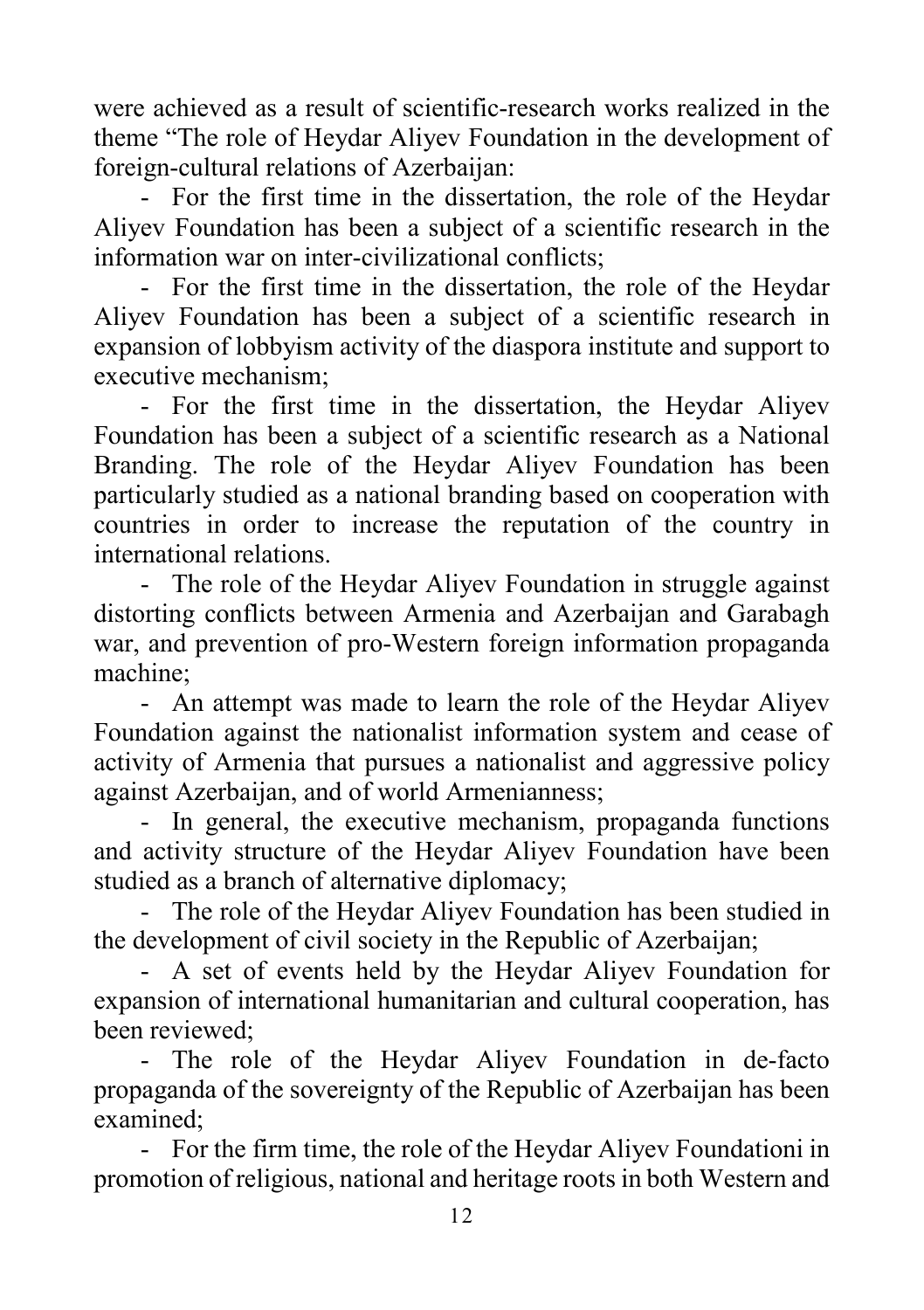Eastern world has been analyzed. Institutionalization of syncreticity has been studied.

**Theoretical and practical importance of the research.** The dissertation in the theme of "The role of the Heydar Aliyev Foundation" in the development of foreign-cultural relations of Azerbaijan is of great importance in order to give a general overview on the activity and main mission of the foundation. The dissertation is also attached importance for its role in getting information about activity mechanisms realized in different countries of the world with respect to conveying Garabagh realities to the world.

The opportunities of using the results of research when conducting research on similar topics and preparing dissertations also testify its importance. The results of the research can be used to give lectures and organize seminars on relevant topics.

**Aprobation and application of the research.** The main results of the research have been reflected in the author's scientific articles published in Azerbaijan and abroad and in lectures at scientific conferences.

**Name of the organization where dissertation work is carried out:** Baku State University, the Department of "Diplomacy and modern integration processes".

**Structure of the research work**: The dissertation consists of an introduction, three chapters, eight paragraphs, a conclusion and a list of references. Number of characters (no spaces) of Introduction part is 20.661, of Chapter I is 124.984, of Chapter II is 82.884, of Chapter III is 52.727, of Conclusion is 17.487. Total number of characters of the dissertation is 321134.

### **MAIN CONTENT OF THE DISSERTATION**

In the introduction of the dissertation, the relevance of the topic is substantiated, the degree of scientific development of the research topic is analyzed, and the attitude to the existing literature is expressed. The introduction also defines the goals and objectives of the research, scientific novelty, theoretical and methodological bases, theoretical and practical significance and approbation.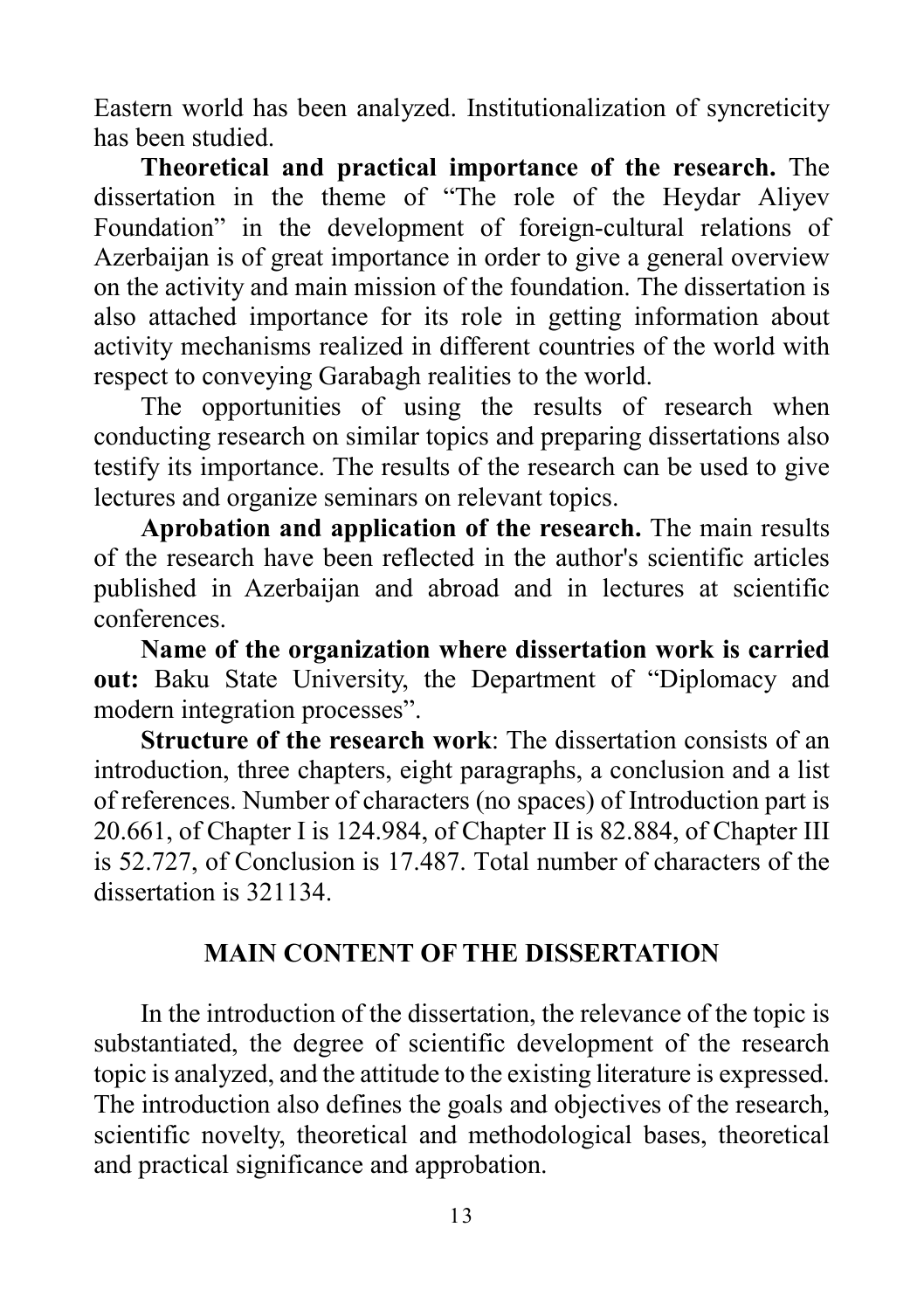The first chapter of the dissertation is called **"Establishment and activities of the Heydar Aliyev Foundation"**. The first paragraph of this chapter, entitled **"Non-governmental organizations as a key element of civil society"**, defines the nature and place and role of nongovernmental organizations in society. It is stated that the existence of non-governmental organizations, above all, indicates the existence of civil society. The increased activity of non-governmental organizations in society is an indicator of the level of development of a civil society. In society, non-governmental organizations play a very important role in securing different interests of its members. Acting as a key element of civil society, NGOs operate in a variety of areas. NGOs play a crucial role in ensuring the stability of society. Thus, members of society can realize their opportunities to ensure their interests mainly within NGOs. Another important point is that progressive changes in society are conditioned by the initiatives and activities of NGOs. This thesis is confirmed in almost all modern societies. For example, the Heydar Aliyev Foundation is one of the main pillars of civil society in the Republic of Azerbaijan, one of the initiators of development and renewal. It is possible to observe the serious activity of the Heydar Aliyev Foundation in all the abovementioned areas of activity. The main author of the success in all areas is the Foundation and its management. After paying special attention to such areas as science, education, culture, sports, health etc. and implementing serious projects in these areas, we have witnessed quite positive changes in the relevant areas.

The second paragraph of the first chapter is entitled **"Historical conditions that necessitated the establishment of the Heydar Aliyev Foundation"**. This section analyzes the process of establishment of the **Heydar Aliyev Foundation**, stating that today Azerbaijan is involved in sustainable development, the implementation of crucial socio-economic activities, the establishment of successful foreign and cultural relations, etc. One of the main motives for the establishment of the Heydar Aliyev Foundation, which has a very large and influential role, was to continue the legacy of Heydar Aliyev, to keep alive and develop his ideas, and to refer to these ideas in various activities. Heydar Aliyev is the creator of the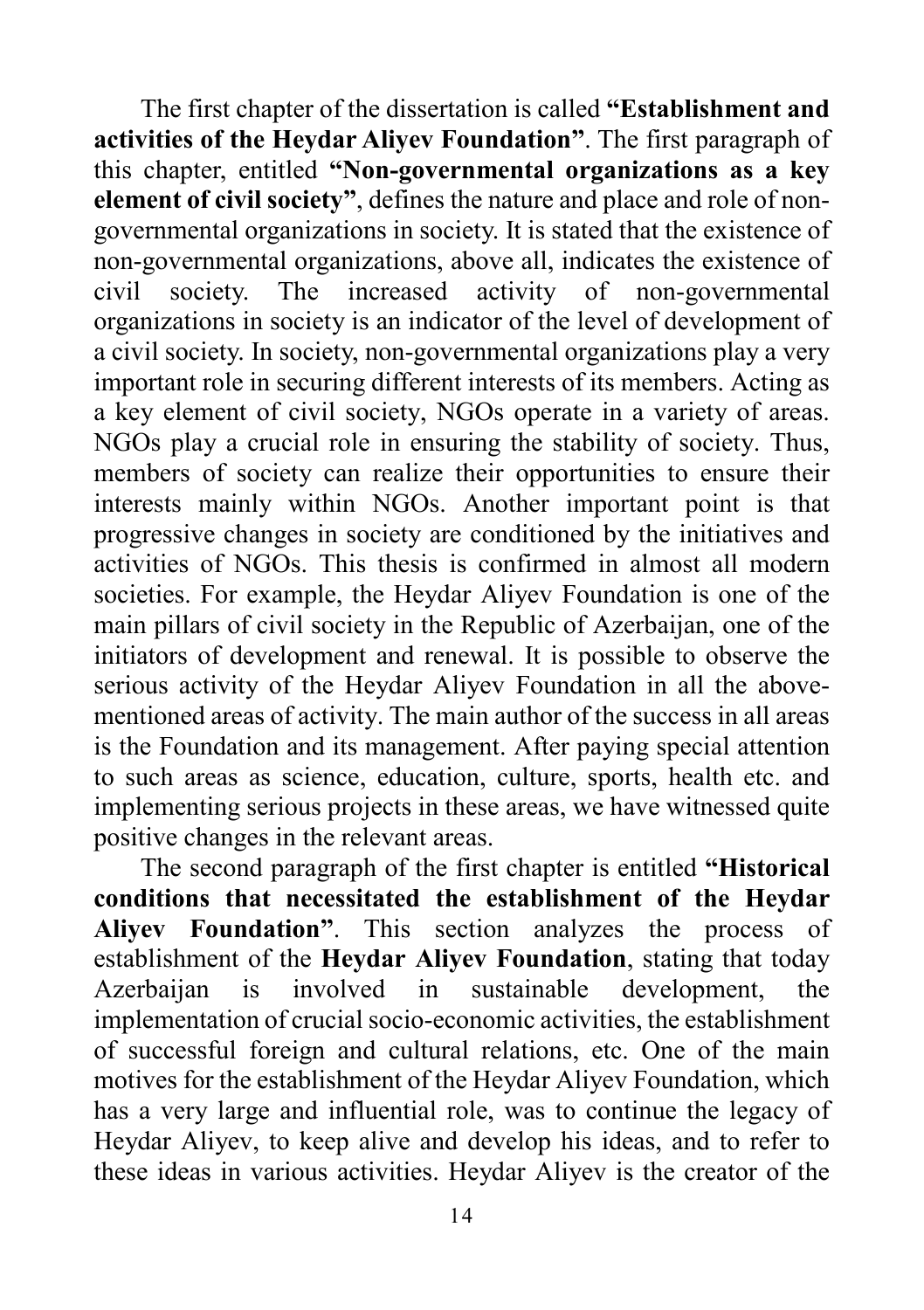history of the last two decades which is characterized by Azerbaijan's development, progress, success, building democracy and civil society, strong statehood, security and so on. The Heydar Aliyev Foundation differs significantly from similar organizations due to a number of important factors. One of the important factors that allows to characterize the Heydar Aliyev Foundation is that the Foundation builds its activities in a systematic and consistent manner in each field. Thus, if we pay attention, we will see that the activity of the Heydar Aliyev Foundation in any field, regardless of its nature, is based on a specific program and strategy. For this reason, the project implemented by the Heydar Aliyev Foundation in each area has led to significant success. Besides, the fund identifies its principles of special activity and strategy based on the properties of each and every field in its activity. [20](#page-14-0) President of the Heydar Aliyev Foundation Mehriban Aliyeva follows the activities of the foundation with special care, pays serious attention to the fact that every step taken directly serves national development and progress.

The third paragraph of the first chapter, entitled **"Structure and activities of the Heydar Aliyev Foundation"**, mainly examines the activities carried out by the Heydar Aliyev Foundation in various directions. Being the most obvious indicator of the existence of civil society in the Republic of Azerbaijan, the Heydar Aliyev Foundation also plays a very influential role in the development of this society. The activities of the Heydar Aliyev Foundation and its great achievements in specific areas prove that the structure of the Foundation is very well defined. One can make sure of it bya closer look at the structure of the fund.

The general management of the Heydar Aliyev Foundation is carried out by its President. The directions and priorities, structure, staff and other issues of the Foundation are determined by its President.

The first point to note when analyzing or reviewing the activities of the Heydar Aliyev Foundation is that, above all, it is closely

<span id="page-14-0"></span> <sup>20</sup>http://metbuat.az/news/195466/anar-elekberov-heyder-eliyev-fondu-valideynhimayesinden-meh.html(müraciət tarixi: 15.06.16)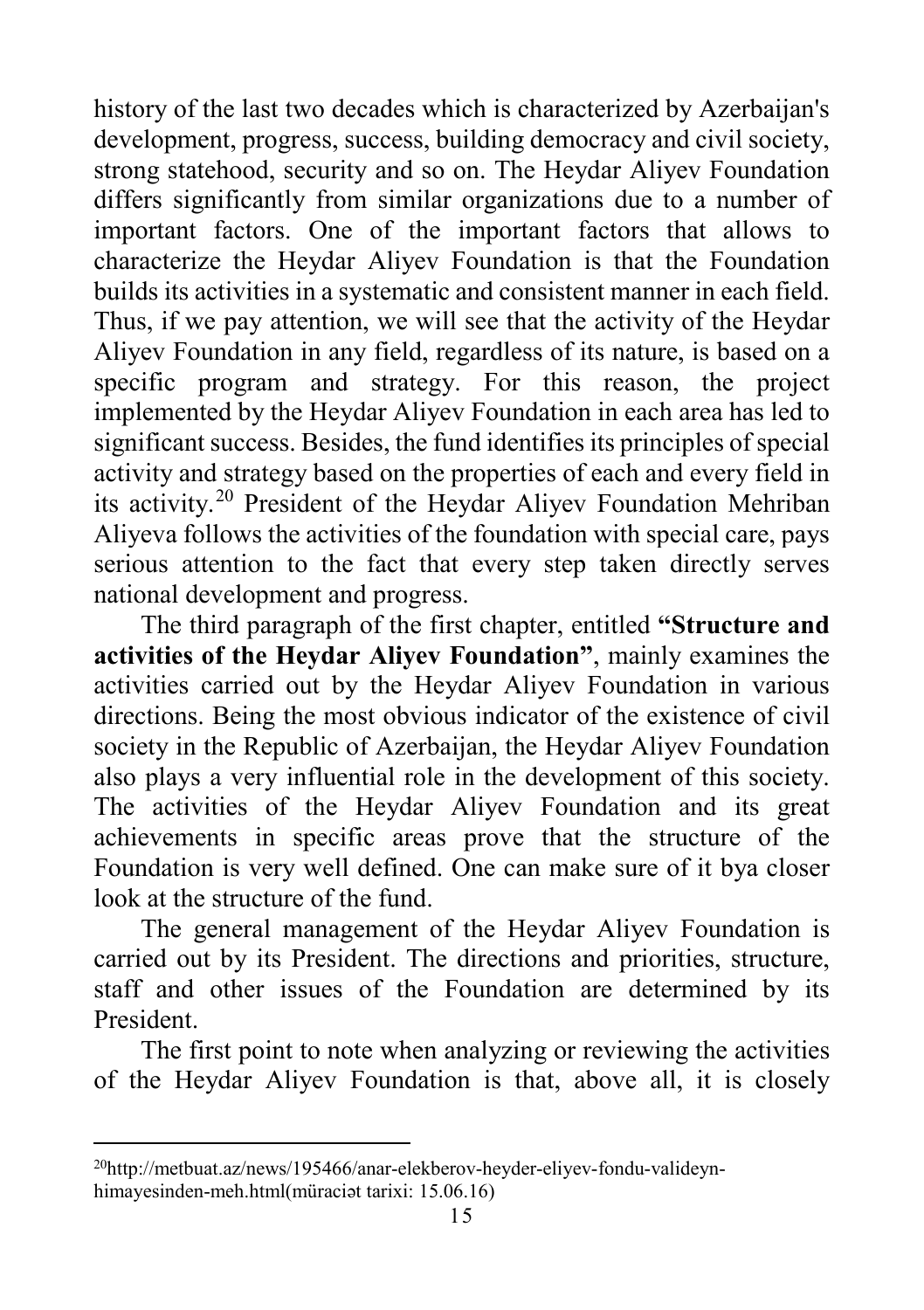involved in building a new society in Azerbaijan. It is even possible to say that the Heydar Aliyev Foundation in many cases defines the outline of the new society. Naturally, the Heydar Aliyev Foundation plays an important role in the socio-economic development of the country within various projects. The priority areas of the Foundation's activity are the development and implementation of important programs and projects in the fields of science, education, health, culture, sports and ecology. $2<sup>1</sup>$ 

The second chapter of the dissertation is entitled **"The role of the Heydar Aliyev Foundation in bilateral and multilateral relations of international humanitarian and cultural cooperation".**

The first paragraph of this chapter, entitled **"Imperatives and Directions of Azerbaijan's Foreign-Cultural Relations"**, states that after the declaration of independence of the Republic of Azerbaijan on October 18, 1991, the establishment and development of foreigncultural relations was a historical necessity. Recognized and accepted as an independent state by the world powers and influential international organizations in a short period of time, the Republic of Azerbaijan has not been successful in establishing foreign-cultural relations in the first years. Another reason for this was the incompetent political government in the first years of independence and the uncivilized struggle for power. Serious changes in this direction began to be observed after the return of national leader Heydar Aliyev to supreme political power. The far-sighted politician Heydar Aliyev started the process of establishing foreign-cultural relations with great dynamism in order to ensure political stability in the country, revive the national economy, and continue the occupation policy of Armenia, which has received serious military and political support from patrons. After the signing of the "Treaty of the Century" in September 1994, a new stage in the development of relations between the countries of the world, especially with countries with serious energy interests in the region, began. Most importantly, after that, Azerbaijan's position in the system of international relations began to strengthen rapidly. Of

<span id="page-15-0"></span> <sup>21</sup> http://www.1news.az/authors/oped/20160523122244929.html(müraciə<sup>t</sup> tarixi:13.11.16)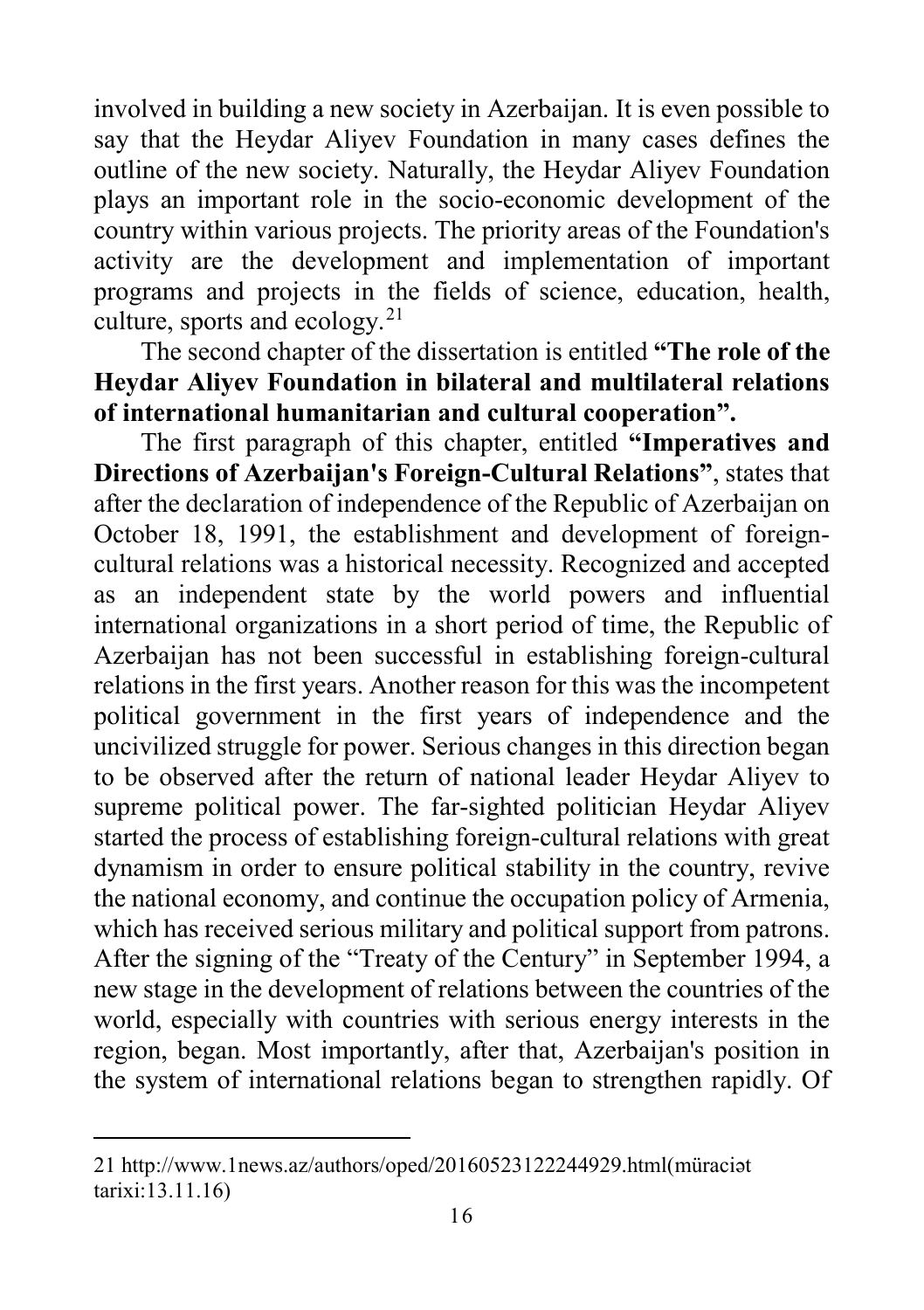course, all this has also created real opportunities for the reliable provision of the country's national interests. National leader Heydar Aliyev's ability to maneuver between states with serious conflicting interests in the region has opened up the necessary opportunities to define the contours of Azerbaijan's future foreign and cultural relations.

The activity of the Republic of Azerbaijan in the modern system of international relations is also conditioned by the Heydar Aliyev Foundation. Thus, if the state is officially involved in the elimination of global problems, the Heydar Aliyev Foundation is also involved in the elimination of humanitarian problems, the protection of world cultural heritage, the expansion of relations in science and technology. Thus it performs a serious activity and in general, it gives a great impetus to the expansion and more effective foreign-cultural relations of the Republic of Azerbaijan.

The second paragraph of this chapter, entitled "The role of the Heydar Aliyev Foundation in the development of foreign cultural relations of the Republic of Azerbaijan" states that the role of the Heydar Aliyev Foundation in the development of foreign cultural relations of the Republic of Azerbaijan has been comprehensively studied. It is noted that the Heydar Aliyev Foundation participates in a large-scale system of foreign-cultural relations. As we have already mentioned, the motive for establishing the Heydar Aliyev Foundation was to protect and promote the heritage of national leader Heydar Aliyev, to convey the truth of Azerbaijan to the world, and to promote Azerbaijani culture, values and history. Accordingly, the Foundation has been working to protect the welfare of the Azerbaijani people, protect national and moral values, etc. since its inception. Very serious projects have been developed and implemented in this direction. Of course, in order to bring the realities and cultural values of Azerbaijan to the attention of the international community, it was necessary to expand international contacts. From this point of view, one of the important directions of the Heydar Aliyev Foundation's activity was to expand relations with foreign countries. The Foundation's activity in the system of international relations, in general, has led to a significant expansion of foreign and cultural relations of the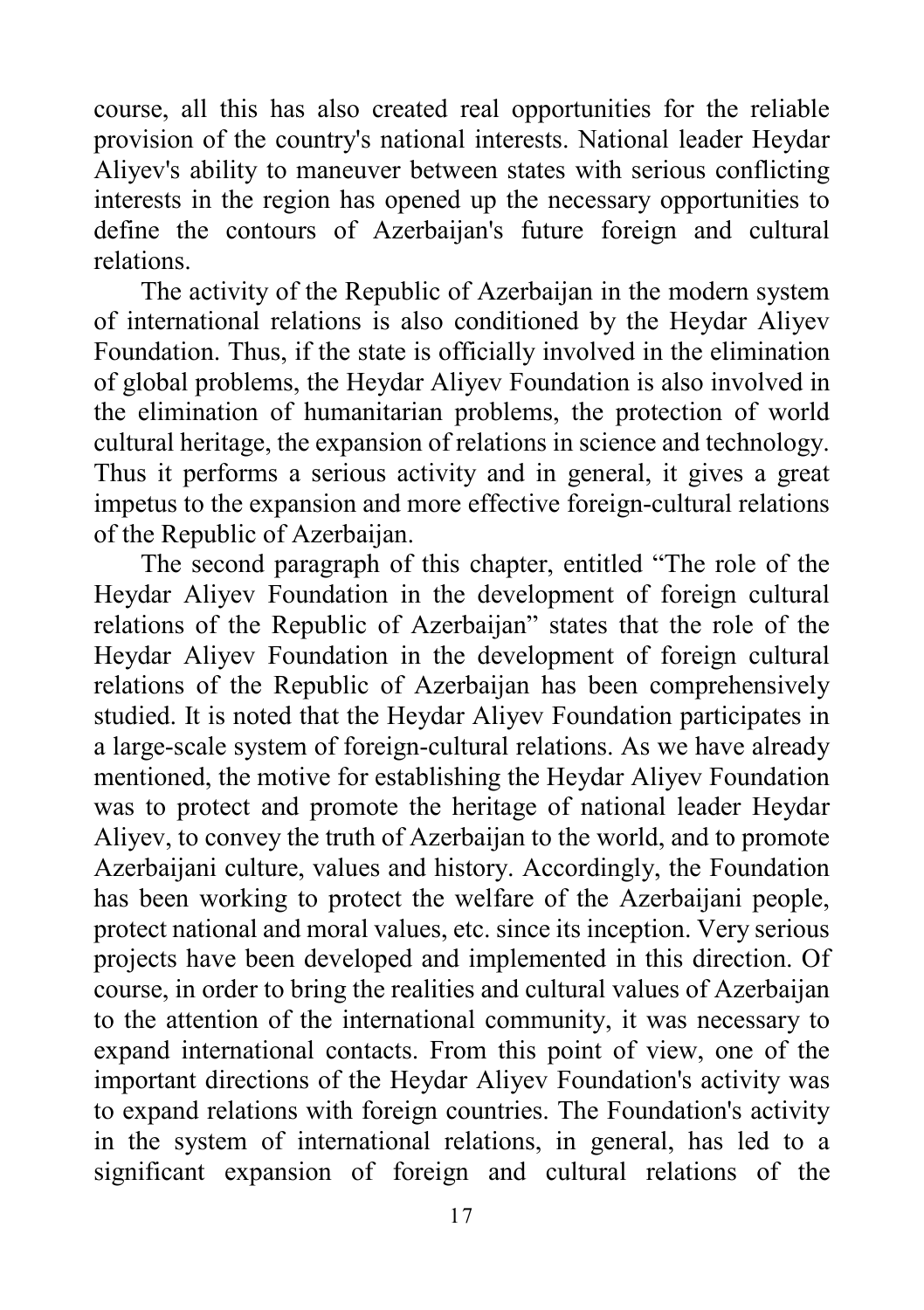Azerbaijani state. The measures taken are, above all, aimed at creating and strengthening the positive international image of the Azerbaijani state. The establishment and development of relations in almost all areas of cooperation has always been in the spotlight. The development and implementation of joint projects with foreign partners in the fields of science, education, health and culture, along with promoting our country, has provided significant qualitative changes in relevant fields.

The Heydar Aliyev Foundation is one of the effective means of implementing the foreign, social, humanitarian, political, economic and cultural strategy of the Republic of Azerbaijan. The Foundation was able to form a positive image of the Azerbaijani state at the international level, building constructive cooperation in all areas with both individual states and influential international and regional organizations.

The third paragraph of the second chapter of the dissertation, entitled **"Measures taken by the Heydar Aliyev Foundation to expand international humanitarian and cultural cooperation"**  states that the Heydar Aliyev Foundation plays an invaluable role in ensuring intercultural dialogue. Along with Azerbaijan, the restoration of cultural monuments in many other countries has been in the spotlight. Since its inception, the Heydar Aliyev Foundation has taken initiatives and shown great activity in the restoration of material and cultural monuments of universal importance in various countries around the world. Not only the restoration of religious and cultural monuments in the Islamic world, but also the restoration of monuments belonging to the Christian world was in the focus of the Foundation. There are many interesting facts to prove it.

The Heydar Aliyev Foundation has carried out serious humanitarian actions in many countries around the world and continues to work in this direction. Humanitarian projects are very important in terms of creating and strengthening a positive international image of Azerbaijan.

The third chapter of the dissertation is entitled **"The role of the Heydar Aliyev Foundation in promoting the realities of Azerbaijan".** The first paragraph of this chapter, entitled **"The**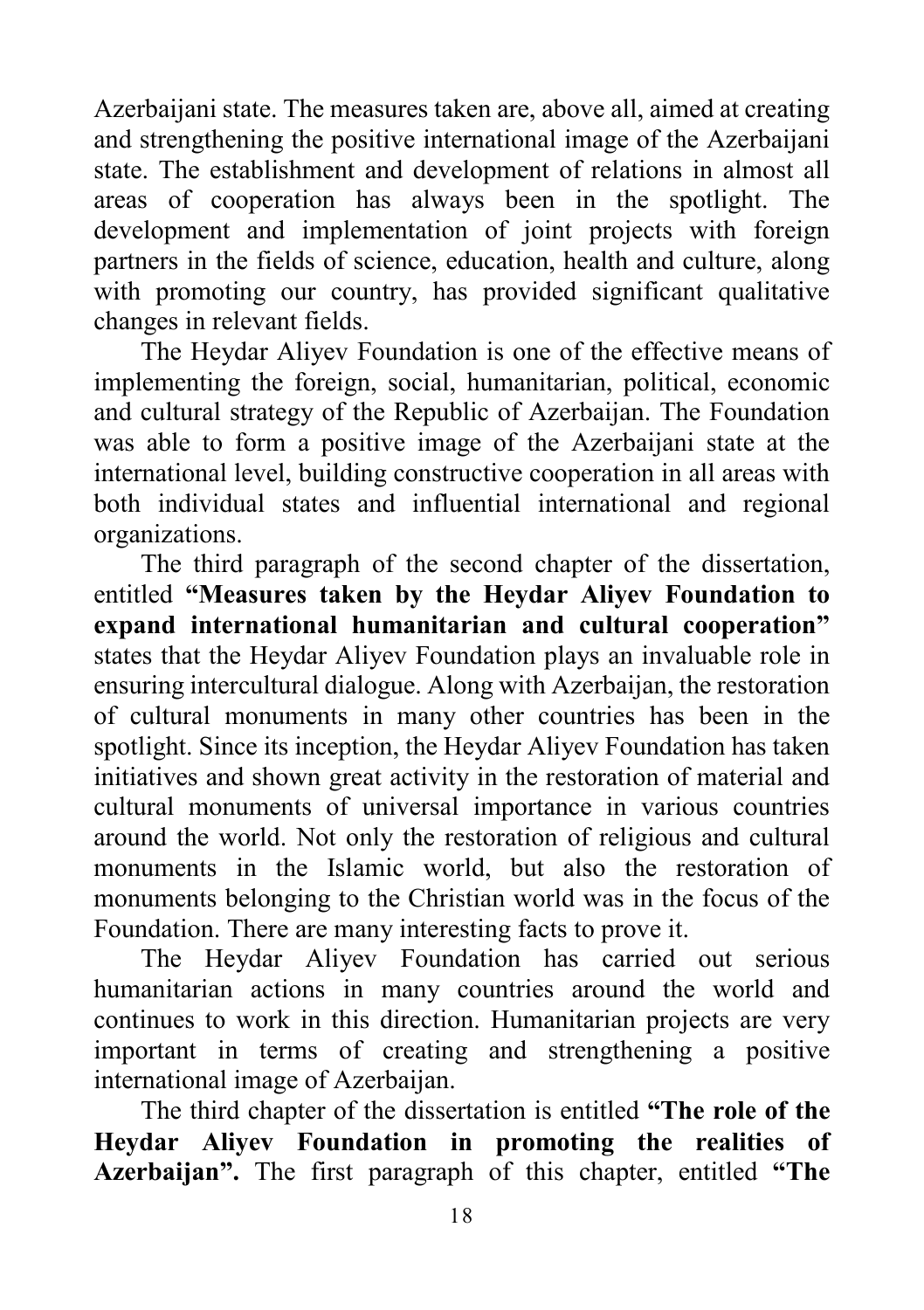**Karabakh issue in the activities of the Heydar Aliyev Foundation in connection with foreign and cultural relations"** states that the Heydar Aliyev Foundation is always at the forefront in bringing the realities of Karabakh to the attention of the world community. President of the Foundation Mehriban Aliyeva has taken serious measures to prevent the information struggle of Armenians in all directions. It should be noted that since its inception, the Foundation has identified the dissemination of the truth about the Karabakh conflict at the international level as the main direction of its activities. The Foundation has taken titanic steps in a short period of time, mobilizing all its resources in this direction. First of all, a very unique measure has been taken.

Bringing the truth about the Armenian-Azerbaijani conflict to the attention of the world community is a common state strategy and requires the mobilization of all public efforts. Along with the official state line, the Heydar Aliyev Foundation has shown great initiative and activity in this area. It should be noted that the Heydar Aliyev Foundation has been more active than all other organizations in promoting the truth about Karabakh.

The second paragraph of the third chapter of the dissertation examines the impact of the "Justice for Khojaly" campaign on the conflict settlement process. Thus, the second paragraph of the third chapter **"Foreign-cultural activities of the Heydar Aliyev Foundation to promote the truths of Khojaly"** states that the **"Justice for Khojaly"** campaign implemented by the Heydar Aliyev Foundation requires more confident steps for a just settlement of the conflict. It is possible to be sure of this by paying attention to a number of aspects of the campaign implementation process. From the very first years of its activity, the Heydar Aliyev Foundation began to take intensive steps to raise awareness of the realities of the conflict. Great work has been done in this direction in a short time.

The steps taken by the Heydar Aliyev Foundation within the "Justice for Khojaly" campaign serve to strengthen Azerbaijan's position in the direction of a just settlement of the Armenian-Azerbaijani conflict.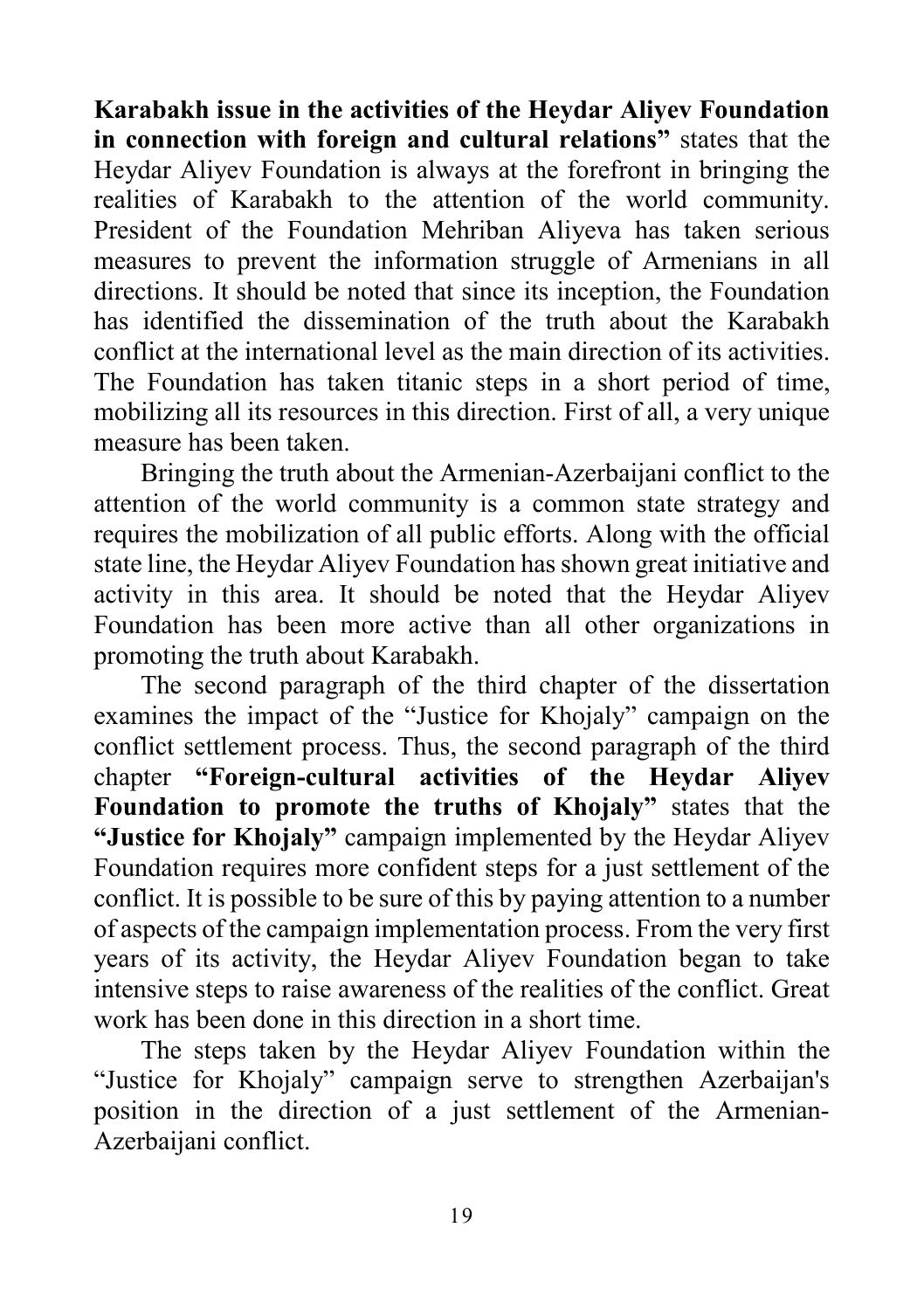As a result, the research was summed up, scientific-analytical generalizations were made, as well as opinions, theoretical and practical proposals and recommendations were made to solve the problem.

As a result, it was noted that the Heydar Aliyev Foundation has a significant role in increasing the effectiveness of the state's socioeconomic policy in the Republic of Azerbaijan. It was also noted that the main purpose of the Heydar Aliyev Foundation is to study, promote and disseminate the ideas of national leader Heydar Aliyev.

At the same time, the Heydar Aliyev Foundation plays a special role in national branding as a form of soft power in cultural diplomacy. The Foundation's cultural and diplomatic activities have a positive impact on the perception of foreigners about Azerbaijan.

Using an interesting dimension of humanitarian and cultural diplomacy and the national brand, the Heydar Aliyev Foundation contributes to the resolution and transformation of ethnic hatred, which is the basis of ethnic conflicts, thus melting or at least extinguishing the ice of ethnic hatred.

The Heydar Aliyev Foundation has undertaken to create a bridge between different civilizations, religions and cultures, which has become an important part of Azerbaijan's emerging national brand. What makes the Foundation's cultural diplomacy successful is its equal participation in cultural exchange.

The principles of universal values and multicultural environment may not be reflected in the new world order that is being formed on a global scale in modern times. Proponents of the liberal world format promote in the system of international relations the single universal values accepted only by the Western world. It is not true that the values accepted by the West are accepted by the whole world as universal principles. The Heydar Aliyev Foundation promotes the values that unite East and West.

The world is ruled by Eastern culture and Western technology and are intertwined. If this order is violated, chaos can occur. In this context, East and West must compromise and benefit from each other. But in this case, peace and tranquility can be brought to the world. The mission of the Heydar Aliyev Foundation, which combines Eastern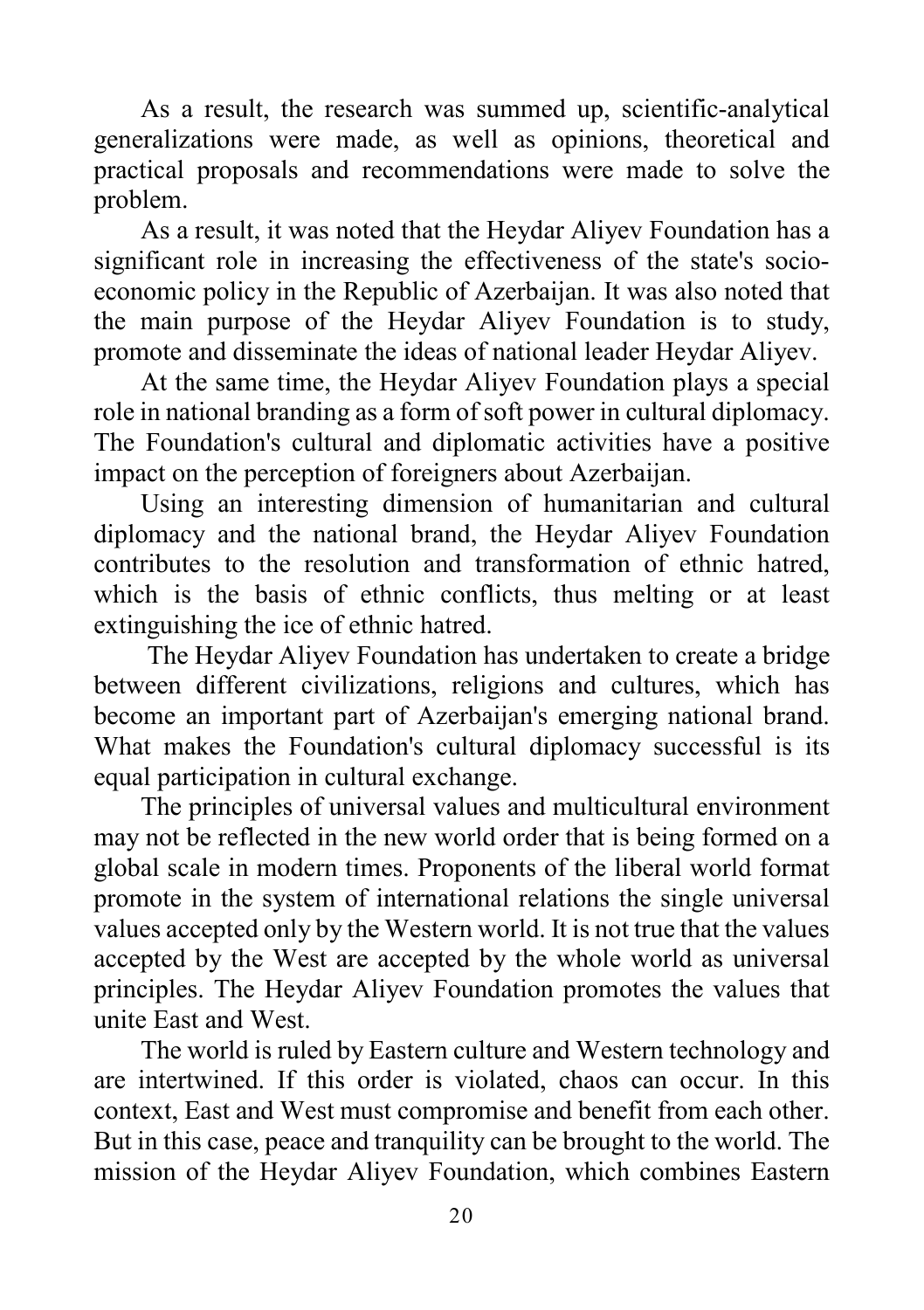culture and Western technological innovations, structure and strategy, is to bring peace and tranquility to the region and demonstrate this wonderful example to the world.

### **The main content of the dissertation is reflected in the following works published by the author:**

1. The role of the representation of the Heydar Aliyev Foundation in the Russian Federation in the development of Azerbaijani cultural relations // "Revival", Journal of the Institute of Azerbaijan State Building and International Relations., B., 2013, p.72-84.

2. Heydar Aliyev Foundation:Personal Phenomenon cultural and spiritual values Baku 2013

3. The activity of the Heydar Aliyev Foundation is a serious support to the state policy // Materials of the Republican level scientific-practical conference on "Problems of interaction of social, economic and political spheres" (November 24-15, 2016), B., 2016, p.222-226

4. Factors determining the establishment and operation of the Heydar Aliyev Foundation // "History and its problems", theoretical, scientific, methodical magazine, .№2, B., 2017, p. 292-298

5. "Justice for Khojaly" campaign and the problem of conflict settlement // "History and its problems", theoretical, scientific, methodical magazine, №3, B., 2017, p.211-216

6. Activity of the Heydar Aliyev Foundation in the humanitarian sphere // Scientific works of the Institute of Philosophy of Azerbaijan National Academy of Sciences. International scientific-theoretical journal. B., 2018, №2 (31), pp.218-223

7. The main directions of the activities of the Heydar Aliyev Foundation in foreign countries // Eurasian Scientific Journal. Moscow, 2018, № 12. pp.63-66.

8. Factors that determine the formation and activities of the Heydar Aliyev Foundation // "Gilea" Scientific Bulletin, Ukrainian Academy of Sciences, All-Ukrainian Public Organization, "Vydavnitstvo", Kyiv, Issue 2019, No. 2, pp. 321-329.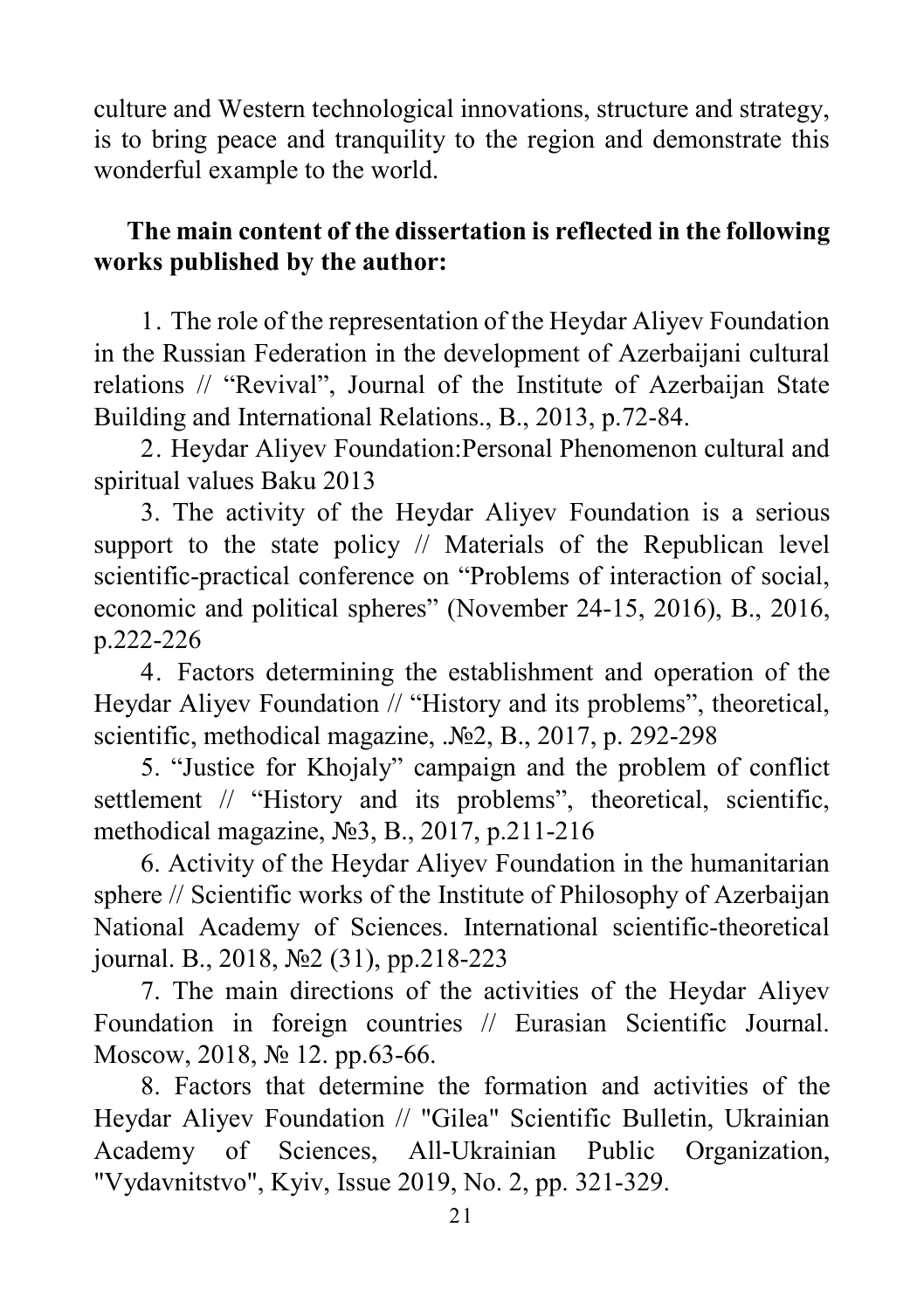9. The areas of cooperation of the Heydar Aliyev Foundation with UNESCO//Proceedings of the scientific-practical conference of PhD students and dissertators on "Heydar Aliyev and Modern Innovative Development of the Republic of Azerbaijan" of the Academy of Public Administration under the President of the Republic of Azerbaijan. May 7, 2021, Baku, "Aspoligraf"

 10. Heydar Aliyev and the Foreign Policy Strategy of the Republic of Azerbaijan// the EMISSC 2022, Tashkent.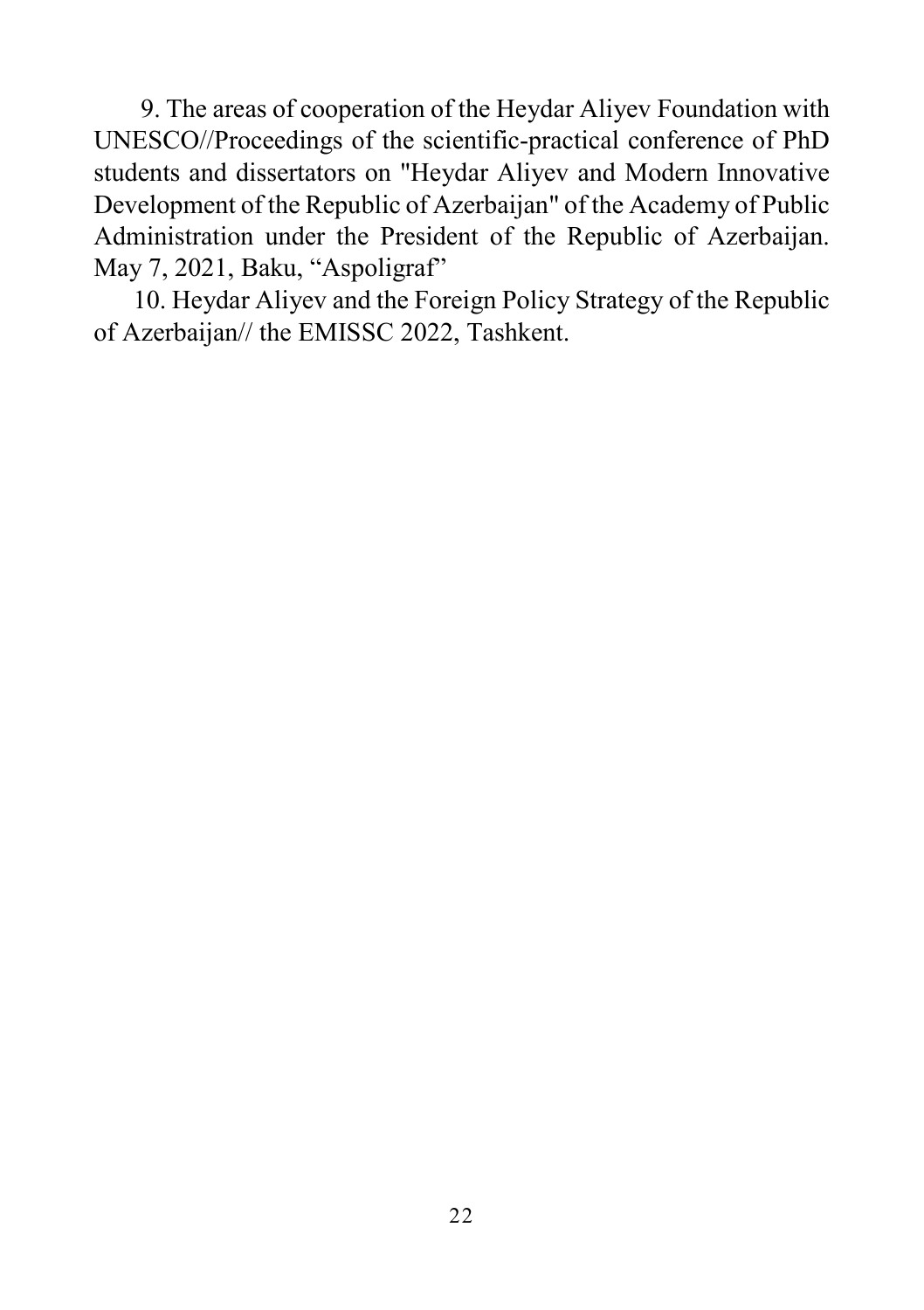The defense of the dissertation will be held on the 24th of June 2022 at 11:00am at the meeting of the Dissertation Council FD.2.30 operating attached to Academy of Public Administration under the President of the Republic of Azerbaijan.

Address: AZ 1001, Baku city, Lermontov str. 74

The dissertation is available in the library of the Academy of Public Administration under the President of the Republic of Azerbaijan.

Electronic versions of the dissertation and abstract are posted on the official website of the Academy of Public Administration under the President of the Republic of Azerbaijan.

The abstract was sent to the relevant address on 23 th of May 2022.